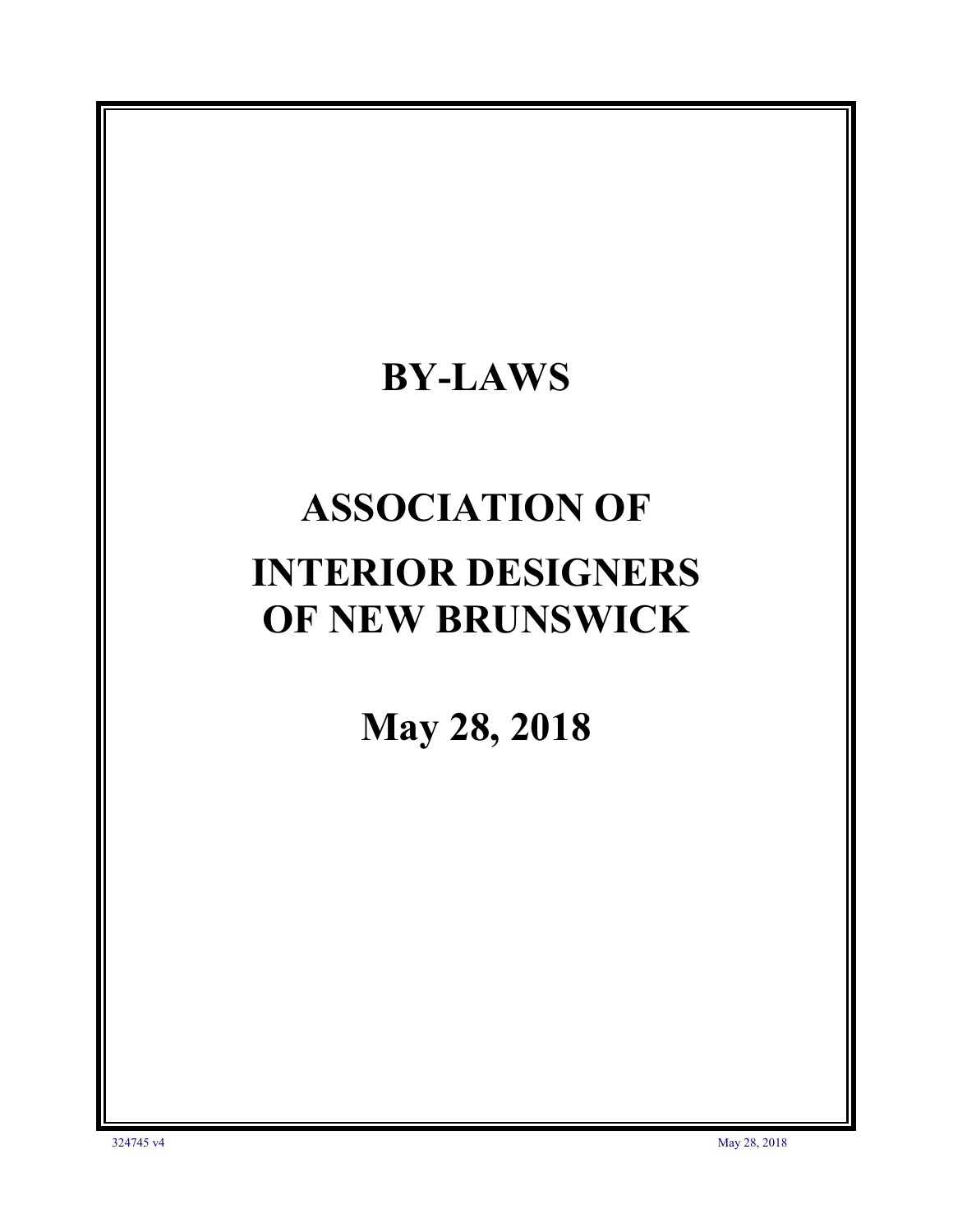## **TABLE OF CONTENTS**

| $\mathbf{1}$   |     |                                                    |  |
|----------------|-----|----------------------------------------------------|--|
|                | 11  |                                                    |  |
|                | 1.2 |                                                    |  |
|                | 1.3 |                                                    |  |
| $\overline{2}$ |     |                                                    |  |
|                | 2.1 |                                                    |  |
|                | 2.2 |                                                    |  |
|                | 2.3 |                                                    |  |
|                | 2.4 |                                                    |  |
|                | 2.5 |                                                    |  |
|                | 2.6 |                                                    |  |
| 3              |     |                                                    |  |
|                | 3.1 |                                                    |  |
|                | 3.2 |                                                    |  |
|                | 3.3 |                                                    |  |
| $\overline{4}$ |     |                                                    |  |
|                | 4.1 |                                                    |  |
|                | 4.2 |                                                    |  |
|                | 4.3 |                                                    |  |
|                | 4.4 |                                                    |  |
|                | 4.5 |                                                    |  |
|                | 4.6 |                                                    |  |
| 5              |     |                                                    |  |
| 6              |     |                                                    |  |
|                | 6.1 |                                                    |  |
|                | 6.2 |                                                    |  |
| Appendix A     |     |                                                    |  |
| Appendix B     |     | Current NCIDQ (Routes 1, 6, 7 only are applicable) |  |
| Appendix C     |     | <b>ARIDO</b> Intern Competencies Review System     |  |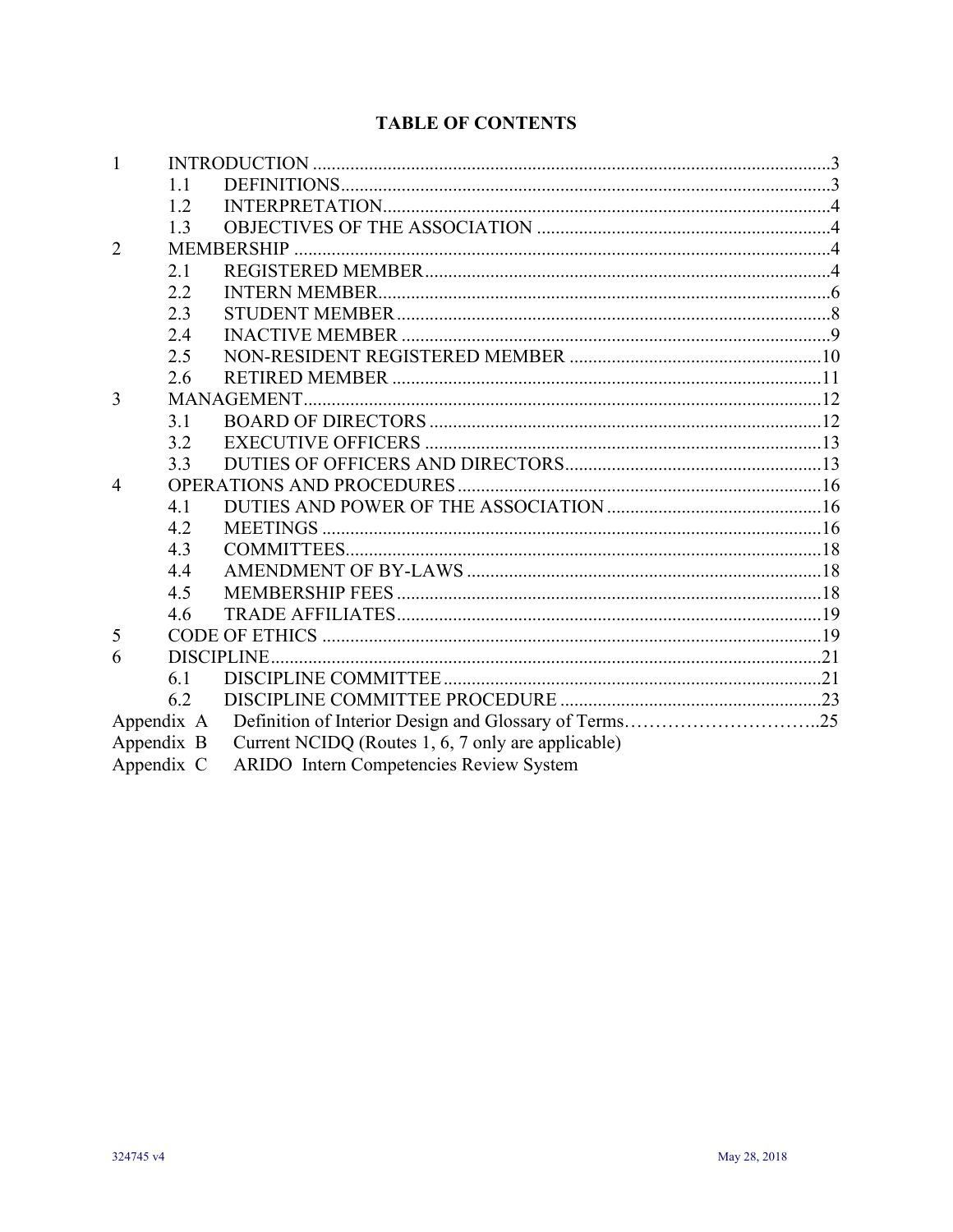## **1 INTRODUCTION**

#### 1.1 DEFINITIONS

**ACT** means "*Interior Designers Act*", SNB 1987, c 67, as amended by SNB 2017, c 34.

**ASSOCIATION** or **IDNB** means the Association of Interior Designers of New Brunswick, continued under section 3 of the Act.

**BOARD** means the Board of Directors of the Association.

**BY-LAWS** refers to the by-laws of the Association.

**CERTIFICATE** means the certificate bearing the name and seal of the Association identifying a Registered Member by name, and being signed by the President and Treasurer of the Association.

**CIDA** refers to the Council for Interior Design Accreditation.

**CONTINUING EDUCATION UNITS (CEUs)** refer to units of study in interior design provided by accredited sources, including the Association, to the interior designer.

**IDC** refers to the Interior Designers of Canada, an association of member associations.

**IDCEC** refers to the Interior Design Continuing Education Council.

**INTERIOR DESIGN EDUCATION PROGRAMS** are those accredited by CIDA, recognised by NCIDQ and accepted by the Association.

**INTERIOR DESIGNER** The interior designer is qualified by education, experience and examination to enhance the function and quality of interior spaces, for the purpose of improving the quality of life, increasing productivity, and protecting the health, safety and welfare of the public. (See Appendix A.)

**INTERN MEMBER** is a member who is in the process of logging professional experience with the aim of qualifying to become a Registered Member of the Association.

**MEMBER OF GOOD STANDING** refers to any member of the Association who has paid in full the annual dues, has not violated the rules of conduct, and fulfils his/her responsibilities of professional ethics.

**NCIDQ** refers to the National Council for Interior Design Qualification.

**PROFESSIONAL EXPERIENCE**: constitutes an account of working experience completed to fulfil the requirements to become a Registered Member of the Association.

**RECORD BOOK** is a form approved by the Board for the purpose of logging professional experience.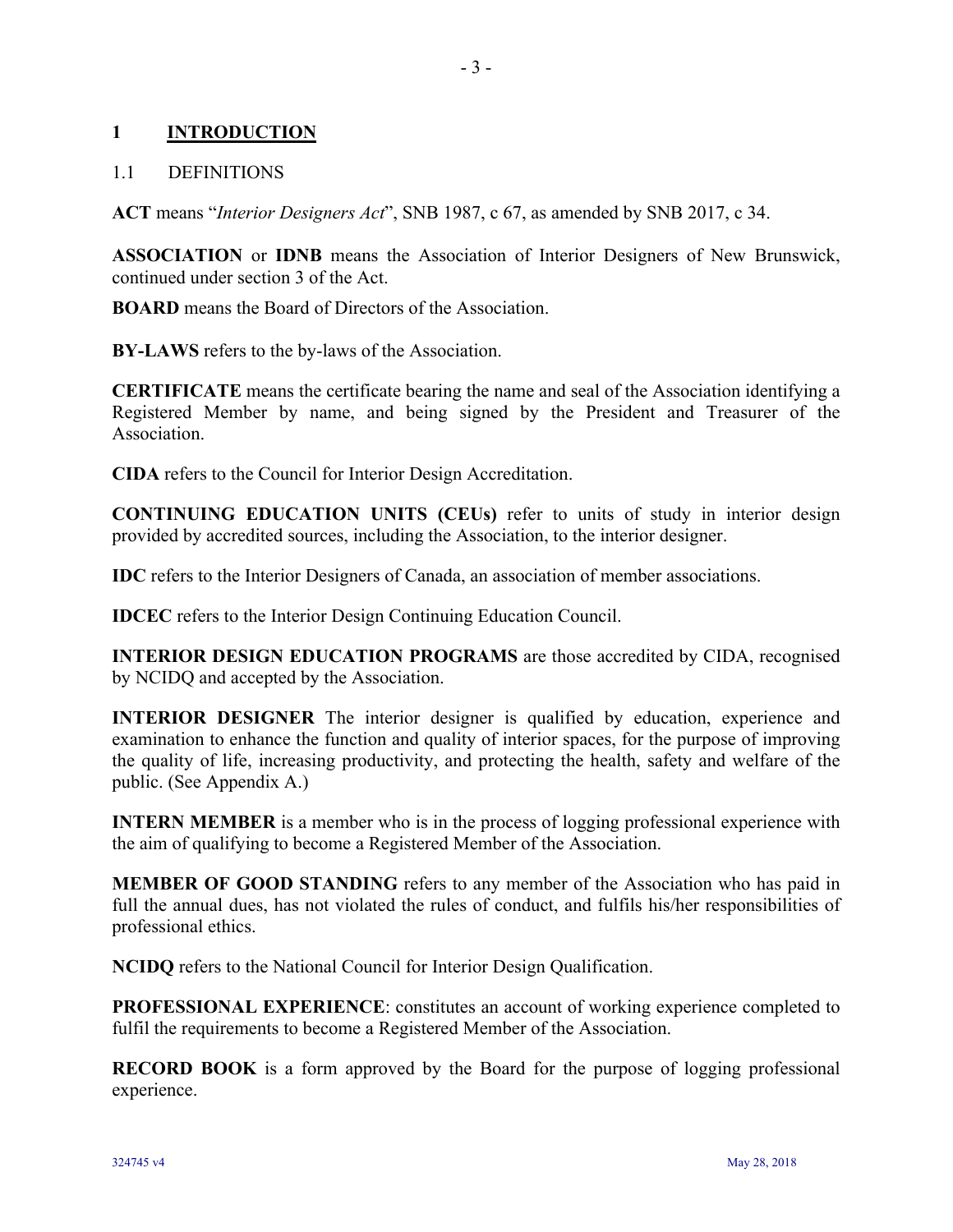**REGISTERED MEMBER** is a member who is qualified by education, accreditation and experience is registered under the Act and holds all rights and privileges of voting in the Association.

**REGISTRAR** refers to the position, typically held by the Treasurer of the Association, responsible for keeping the registry of members of good standing.

## 1.2 INTERPRETATION

Unless specifically indicated herein, words and expressions defined in the Act have the same meaning when used in these By-laws. Words importing the singular include the plural and viceversa, and words importing a male person include a female person.

## 1.3 OBJECTIVES OF THE ASSOCIATION

- To establish, maintain and develop standards of knowledge and skill among its members.
- To govern the practice of interior design in order that the public interest might be served.
- To enhance public awareness of professional quality interior design and its importance to the human environment.
- To advocate quality interior design education and practice throughout New Brunswick and Canada.
- To initiate support and seek the expansion of quality continuing education and professional upgrading among the members of the Association.
- To co-operate with and support the Interior Designers of Canada and its member and allied associations.
- To establish, maintain and develop standards of professional ethics among its members. (See 5 of these By-laws.)
- To advance the interests of the public, the Association, the profession and its members.

## **2 MEMBERSHIP**

## 2.1 REGISTERED MEMBER

2.1.1 Qualifications for Registered Membership

Registered membership shall be available to applicants who: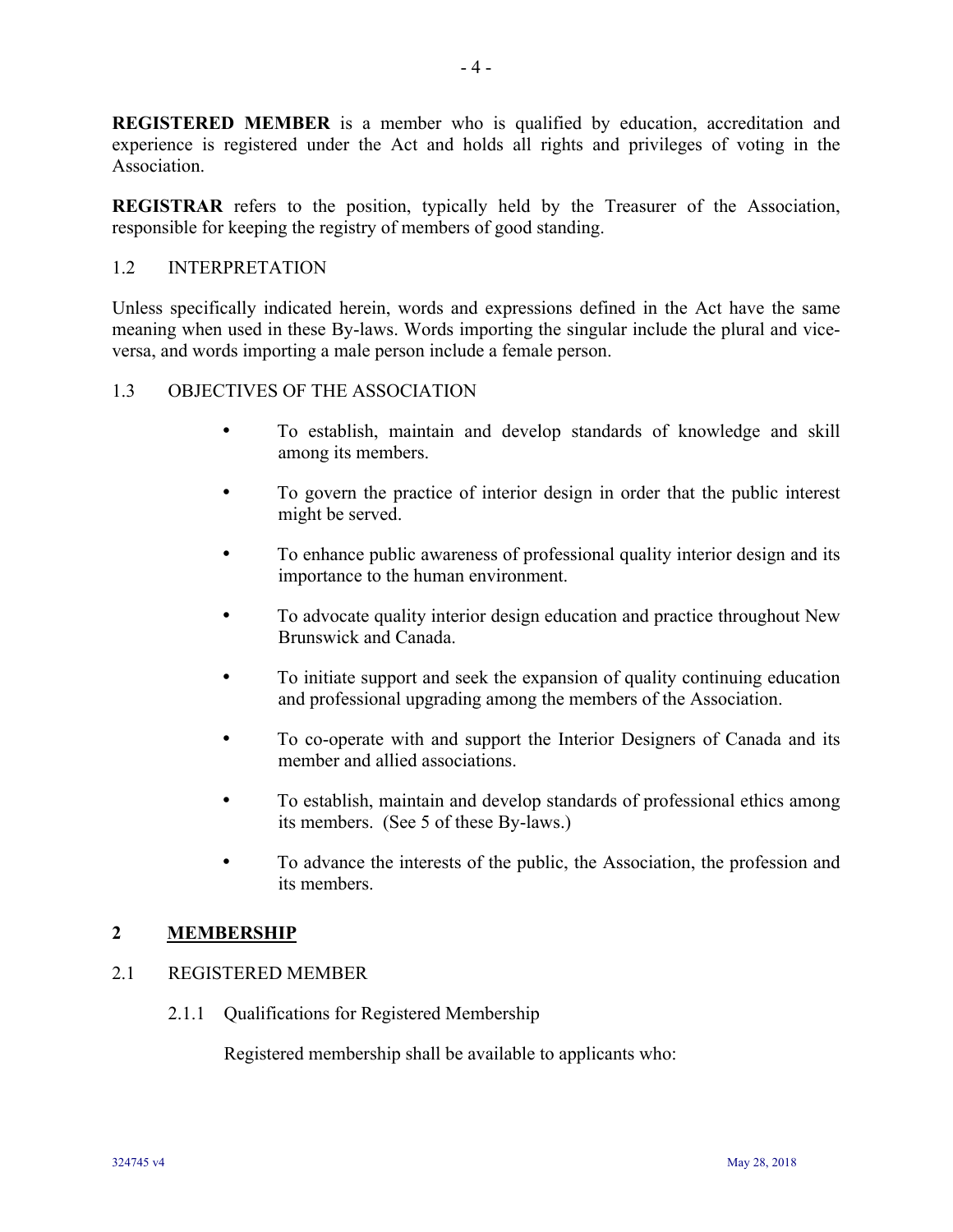- have<sup>-</sup>
	- (a) graduated from a CIDA-accredited Interior Design Education Program with a degree or diploma, or have otherwise met the requirements of Routes 1, 6 or 7 in Appendix B, which when combined with interior design work experience meets the NCIDQ examination eligibility requirements (see Routes 1, 6 and 7 of Appendix B), or
	- (b) hold an equivalent membership in a member association of IDC and are members in good standing of that association;
- have successfully completed the NCIDO examination and have provided verification of certification to the Association;
- have submitted a record of professional work experience in interior design to the Association, as per the application form approved by the Board;
- are permanent residents of the Province of New Brunswick;
- have paid all required fees to the Association.
- 2.1.2 Responsibilities and Privileges of Registered Membership

The responsibilities of registered members include the following privileges and limitations:

Registered Members:

- are voting members and are entitled to hold office on the Executive of the Association;
- are entitled to use the designation "Interior Designer", and may use the initials "IDNB" after their names as defined by the Interior Designers Act;
- are responsible for informing the Registrar of changes of information for their listing in the IDNB register of members;
- shall complete thirty (30) contact hours or 30 CEU credits of continuing education units in each three (3) year period preceding renewal of registration in accordance with the following and such guidelines as are established by the Board of Directors from time to time:
	- a minimum of fifteen (15) CEUs must be IDCEC approved CEUs;
	- a maximum of fifteen (15) CEUs can be non-IDCEC approved CEU<sub>s.</sub>;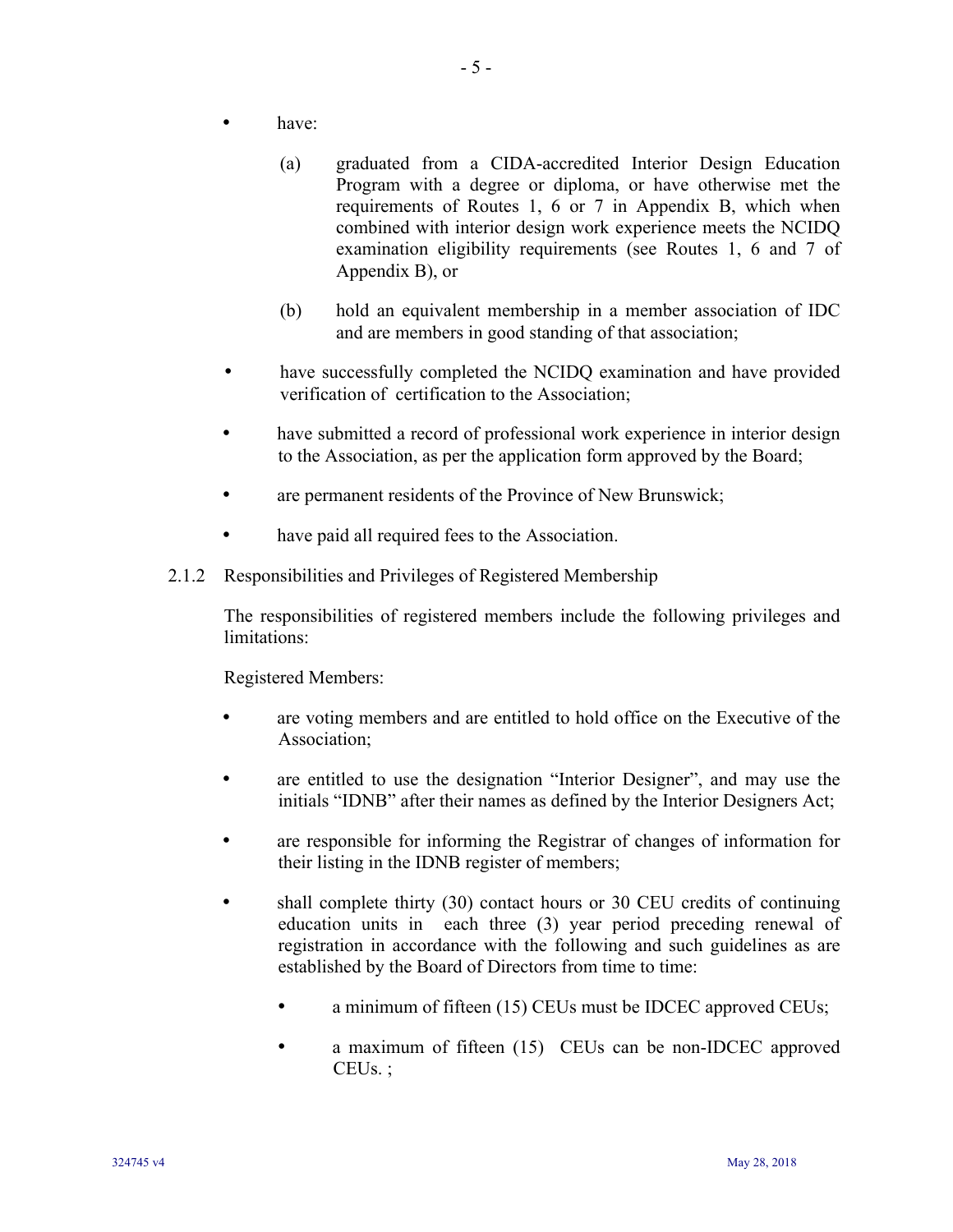- a minimum of eight (8) CEUs must be Health, Safety and Welfare (HSW) CEUs, which can be either IDCEC or non-IDCEC approved;
- record-keeping of the CEUs is to be provided by IDCEC or an organisation approved by the Board from time to time.
- shall carry professional liability insurance in the minimum amount required by the Board from time to time and submit proof of same to the Association annually;
- shall ensure that all technical submissions prepared or issued by him or her and filed with the authority having jurisdiction for the purpose of obtaining building permits or other approvals:
	- contain such Registered Member's signature and stamp;
	- contain the date on which it was approved; and
	- be identified as an interior design document;
- shall, without limiting the generality of the previous clause, affix his or her stamp to working drawings issued for tender, construction, regulators, building permits, specifications or clarifications, addenda, change orders, progress claims, and final completion reports;
- shall register a copy of the stamp (electronic or physical stamp) used by such Registered Member with the Registrar annually;
- shall comply with the Code of Ethics set out at section 5 of these By-laws;
- shall submit a resignation to the Association in written form to be addressed to the secretary of the Association at the time of resignation and return their stamp and delete the electronic version;
- shall pay such annual and other fees established by the Board from time to time.

## 2.2 INTERN MEMBER

2.2.1 Qualifications for Intern Membership

Intern membership shall be available to applicants who:

• have graduated from a CIDA-accredited Interior Design Education Program with a degree or diploma that meets the NCIDQ examination eligibility requirements;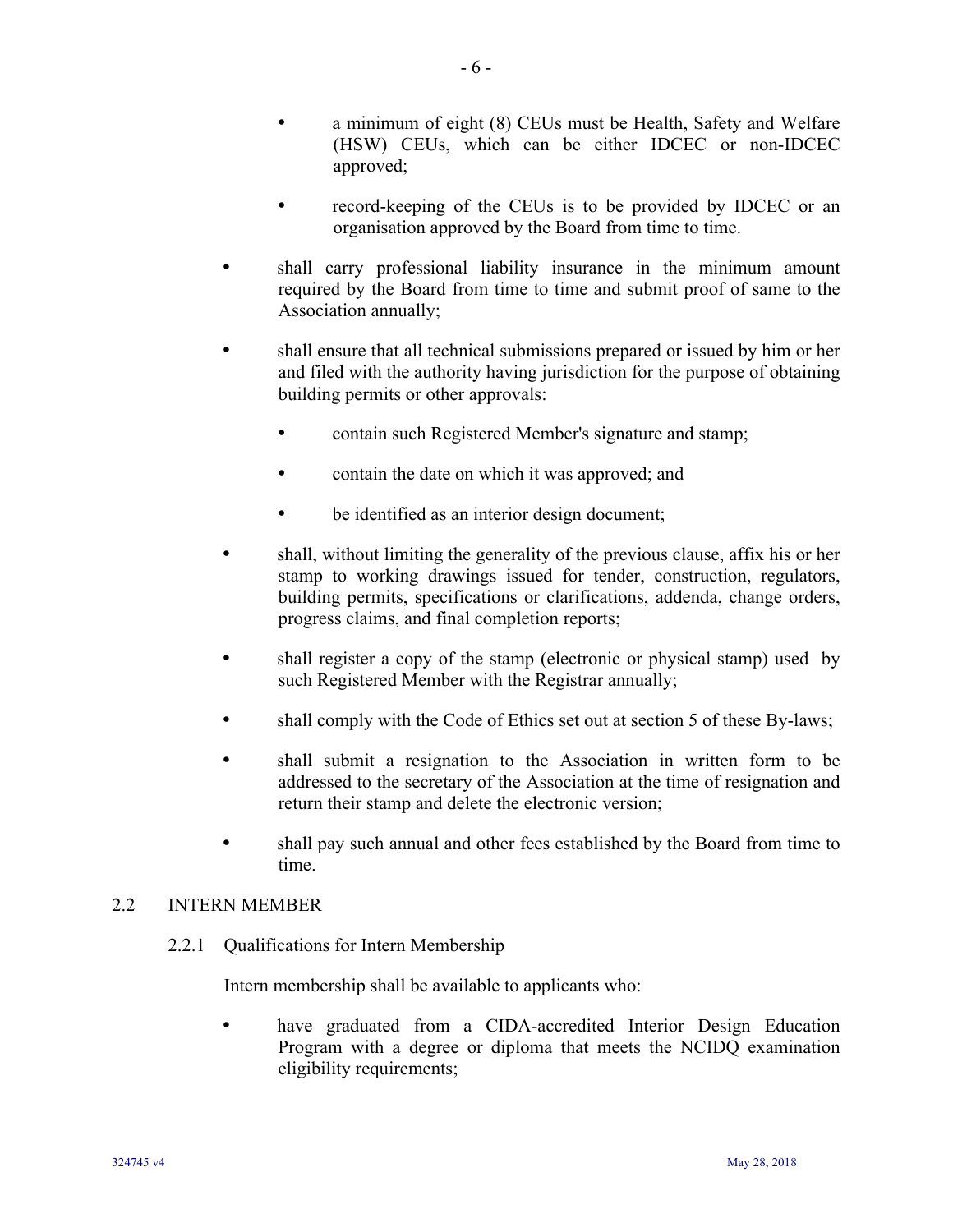- have graduated from an interior design program of study granting a non-CIDA-accredited degree or diploma and that meets the alternate path for examination eligibility set out in Routes 6 and 7 in Appendix B or such other program as may be approved by the Board;
- are residents of the Province of New Brunswick;
- are required to log hours of professional experience to be eligible to write NCIDQ examinations.
- 2.2.2 Responsibilities and Privileges of Intern Membership

The responsibilities of Intern Members include the following privileges and limitations:

Intern Members:

- are non-voting members and, with the exception of the office of the Secretary, are not entitled to hold office on the Executive Committee of the Association;
- can act as intern representative to the Executive Committee of the Association;
- are responsible for informing the Registrar of changes of information for their listing in the IDNB register of members;
- may not use the designation "Interior Designer", "IDNB" or any other designation denoting membership in the Association; provided that:
	- an Intern Member may use the designation "Interior Interior Designer" or " Intern IDNB", provided that the word "Intern" is in the same font and size as "Interior Designer" or "IDNB", as the case may be;
- shall submit a Record Book to the Association with their annual membership fee renewal;
- shall complete twenty (20) CEUs in each three (3) year period preceding renewal of registration in accordance with the following and such guidelines as are established by the Board of Directors from time to time:
	- a minimum of five (5) CEUs must be IDCEC approved CEUs;
	- a maximum of fifteen (15) CEUs can be non-IDCEC approved CEUs. ;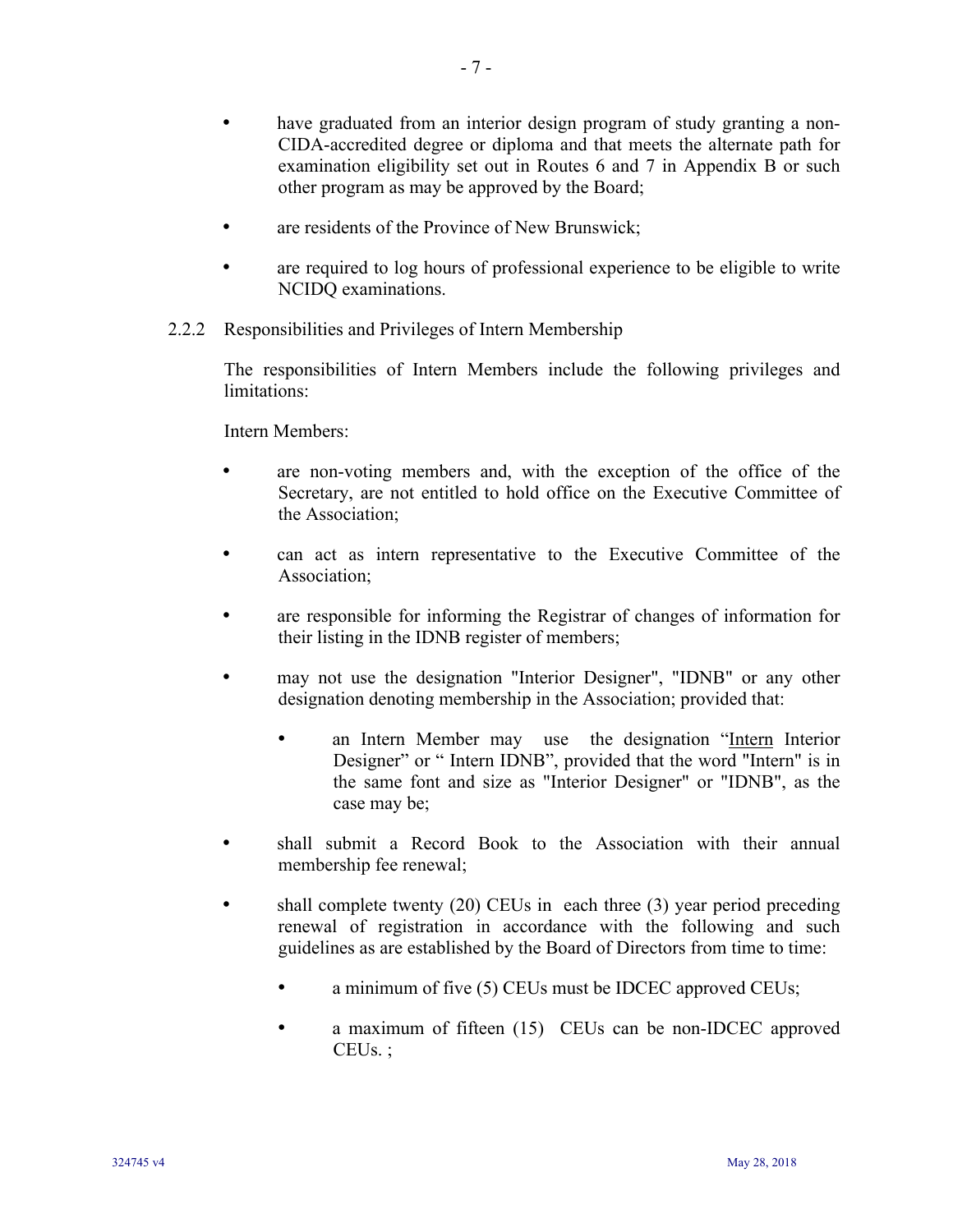- a minimum of eight (5) CEUs must be Health, Safety and Welfare (HSW) CEUs, which can be either IDCEC or non-IDCEC approved;
- record-keeping of the CEUs is to be provided by IDCEC or an organisation approved by the Board from time to time.
- shall carry professional liability insurance in the minimum amount required by the Board from time to time and submit proof of same with their annual membership fee renewal;
- upon qualifying as an Intern Member, shall successfully complete all sections of the NCIDQ examination, within five (5) calendar years of eligibility to write the NCIDQ examination. Failure to do so shall result in termination of membership in the Association;
- who do not successfully complete the NCIDQ examination within the time prescribed above, cease to be members of the Association and may apply for reinstatement after a period of one (1) calendar year following the date on which membership was terminated. As a condition of reinstatement, Intern Members must undertake to write the NCIDQ examination during the next two (2) consecutive sittings of that examination;
- shall comply with the Code of Ethics set out at section 5 of these By-laws;
- shall pay such admission and other fees established by the Board of Directors from time to time.

## 2.3 STUDENT MEMBER

2.3.1 Qualifications for Student Membership

Student membership shall be available to applicants who are enrolled in an Interior Design Education Program that grants a CIDA-accredited degree.

2.3.2 Responsibilities and Privileges of Student Membership

The responsibilities of Student members include the following privileges and limitations:

Student members:

- are non-voting members;
- are responsible for informing the Registrar of changes of information for their listing in the IDNB list of student members;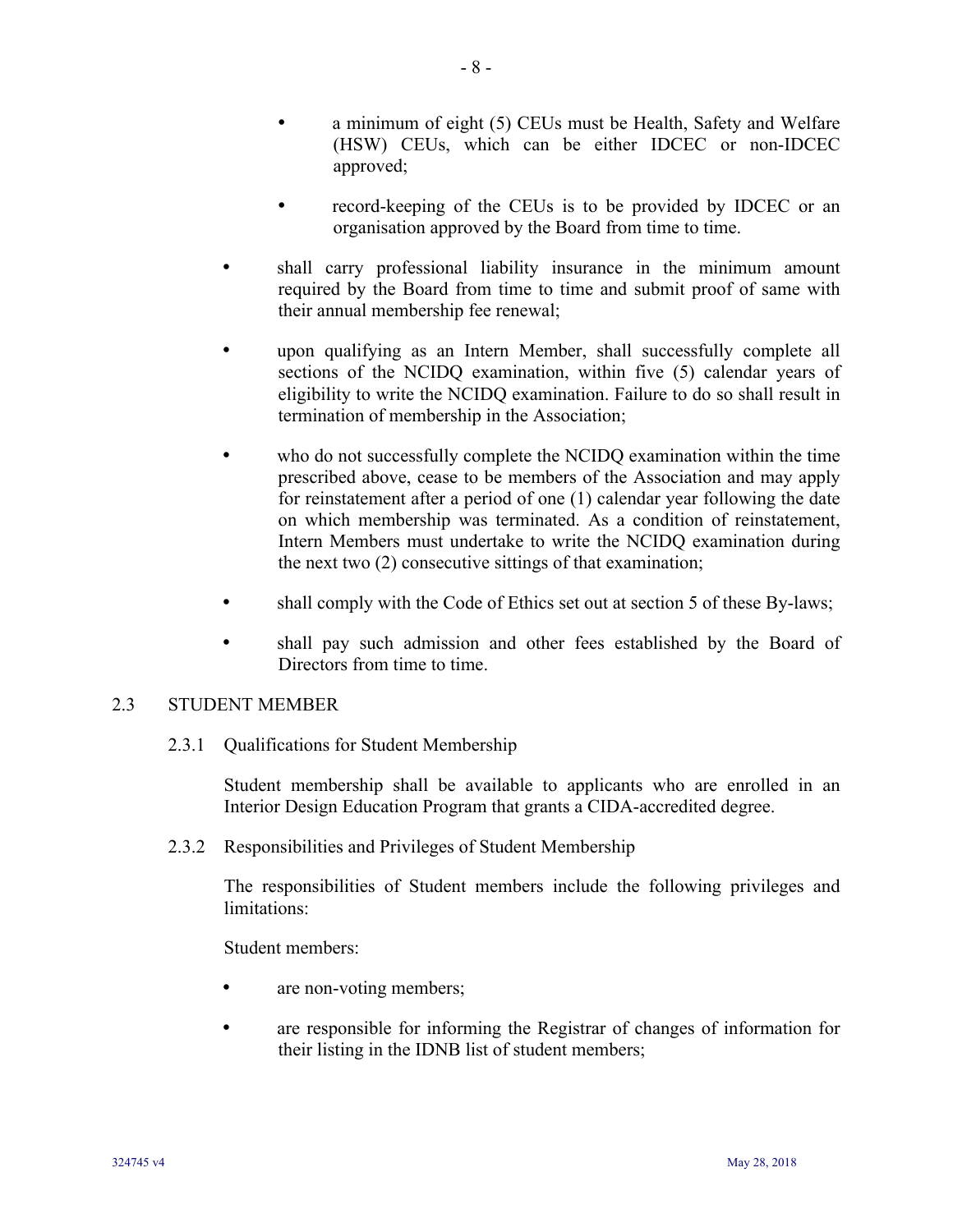- may not use the designation "Interior Designer", "IDNB" or any other designation denoting membership in the Association;
- shall comply with the Code of Ethics set out at section 5 of these By-laws;
- shall pay such fees established by the Board of Directors for student membership from time to time.

## 2.4 INACTIVE MEMBER

Inactive members:

- are non-voting members;
- may not use the designation "Interior Designer", "IDNB", or any other designation denoting membership in the Association;
- may be readmitted to the Association within three  $(3)$  years of resignation or retirement from the Association, and must pay a readmission fee (percentage of annual fees as determined by the Board) to be entitled for readmission;
- who are NCIDQ certified and are requesting readmission after three (3) years, may regain Registered membership status after paying a readmission fee (percentage of annual fees as determined by the Board), and the current annual membership fee;
- who were "registered" as experienced persons under the Act or who are non-NCIDQ certified founding members, and are requesting readmission after three (3) years, shall pay a readmission fee (percentage of annual fees as determined by the Board), and the current annual membership fee, and as a further condition of reinstatement, they must undertake to write the NCIDQ examination during the calendar year after reinstatement. If they do not successfully complete the examination, membership status will not be awarded.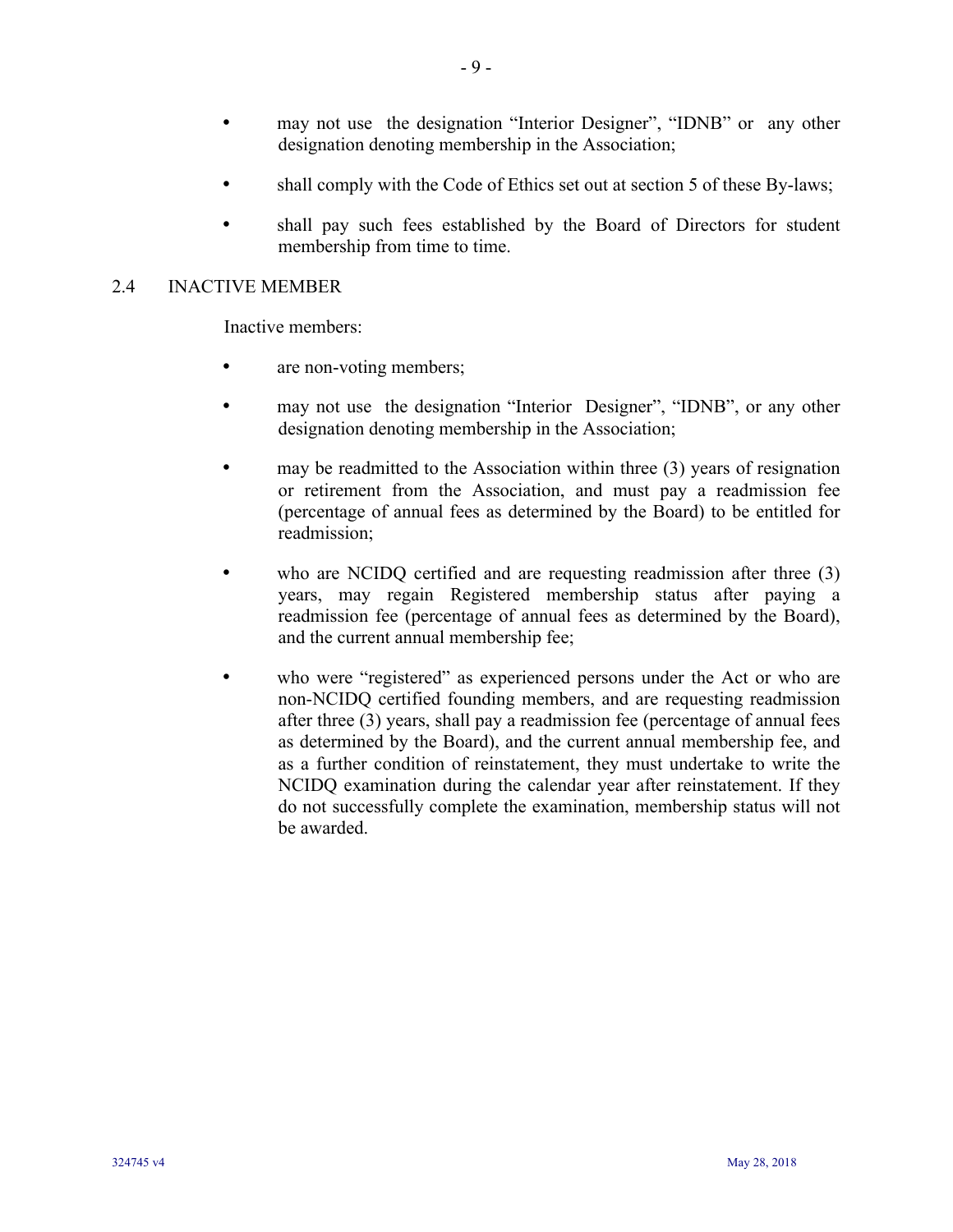#### 2.5 NON-RESIDENT REGISTERED MEMBER

2.5.1 Qualifications for Non-resident registered membership

Non-resident registered membership is available to applicants who:

- do not reside in New Brunswick;
- have<sup>-</sup>
	- (a) graduated from an interior design program of study granting a CIDA-accredited degree or diploma, or have otherwise met the requirements of Routes 1, 6 or 7 in Appendix B, which when combined with interior design work experience meets the NCIDQ examination eligibility requirements (see Routes 1, 6 and 7 of Appendix B); or
	- (b) hold an equivalent membership in a member association of IDC and are members in good standing of that association;
- have successfully completed the NCIDQ examination and have provided verification of certification to the Association;
- shall complete thirty (30) contact hours or 30 CEU credits of continuing education units in each three (3) year period preceding renewal of registration in accordance with the following and such guidelines as are established by the Board of Directors from time to time:
	- a minimum of fifteen (15) CEUs must be IDCEC approved CEUs;
	- a maximum of fifteen (15) CEUs can be non-IDCEC approved CEU<sub>s.</sub>:
	- a minimum of eight (8) CEUs must be Health, Safety and Welfare (HSW) CEUs, which can be either IDCEC or non-IDCEC approved;
	- record-keeping of the CEUs is to be provided by IDCEC or an organisation approved by the Board from time to time.
- shall paid such fees as are established by the Board of Directors for Non-Resident Membership from time to time.
- 2.5.2 Responsibilities and Privileges of non-resident registered membership

The responsibilities of Non-Resident Registered members include the following privileges and limitations: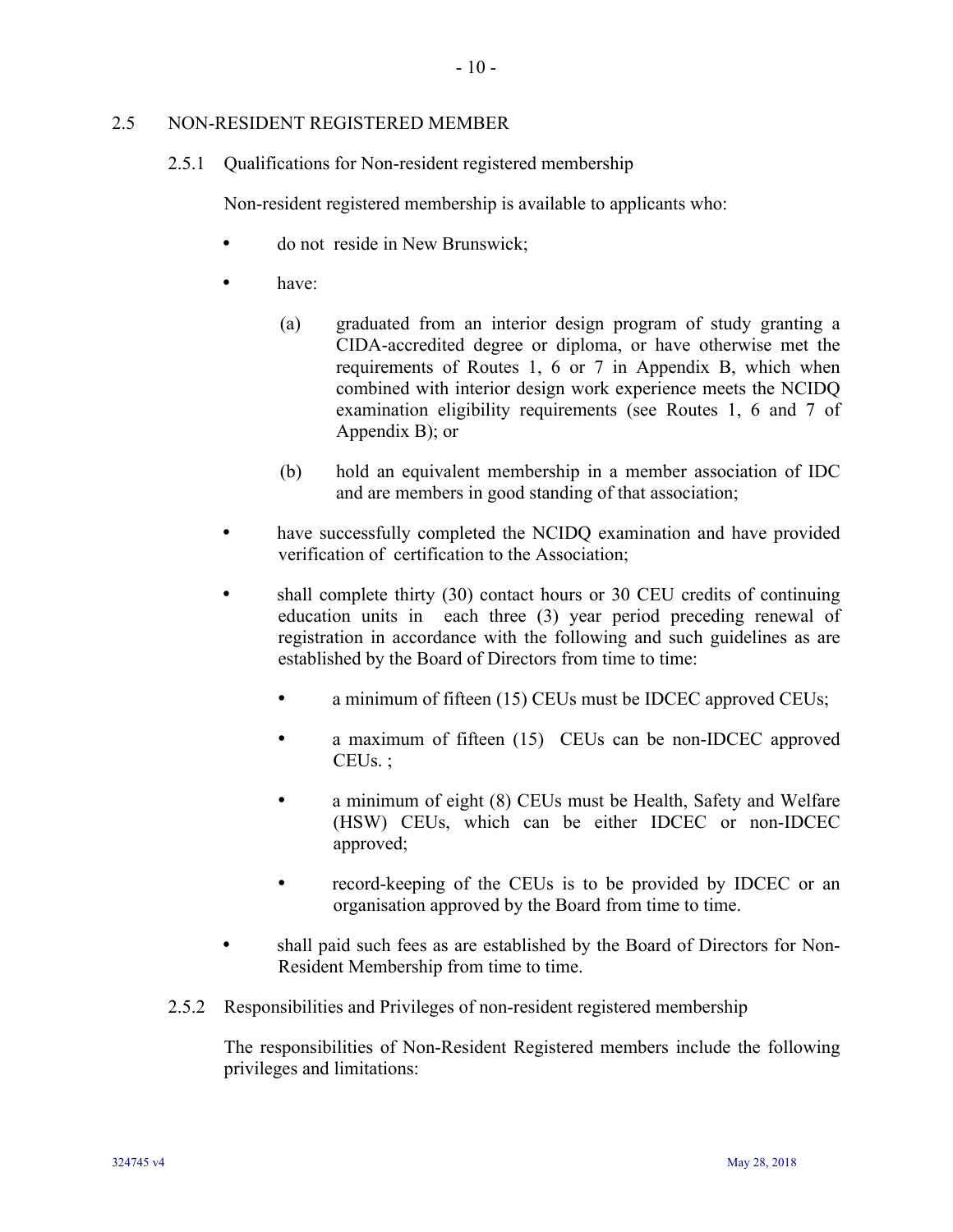Non-Resident Registered members:

- are non-voting members;
- are responsible for informing the Registrar of changes of information for their listing in the IDNB register of non-resident members;
- may use the designation "IDNB Non-Resident Member" after their names.
- shall carry professional liability insurance in the minimum amount required by the Board from time to time and submit proof of same with their annual membership fee renewal;
- shall comply with the Code of Ethics set out at section 5 of these By-laws;
- shall ensure that all technical submissions prepared or issued by him or her and filed with the authority having jurisdiction for the purpose of obtaining building permits or other approvals:
	- contain such Registered Member's signature and stamp;
	- contain the date on which it was approved; and
	- be identified as an interior design document;
- shall, without limiting the generality of the previous clause, affix his or her stamp to working drawings issued for tender, construction, regulators, building permits, specifications or clarifications, addenda, change orders, progress claims, and final completion reports;
- shall register a copy of the stamp (electronic or physical stamp) used by such Registered Member with the Registrar annually;
- shall submit a resignation to the Association in written form to be addressed to the secretary of the Association at the time of resignation and return their stamp and delete the electronic version;

#### 2.6 RETIRED MEMBER

## 2.6.1 Qualifications for Retired Membership

Retired membership is available to those who were Registered Members in good standing with the Association prior to retirement and are fully retired from the practice of interior design.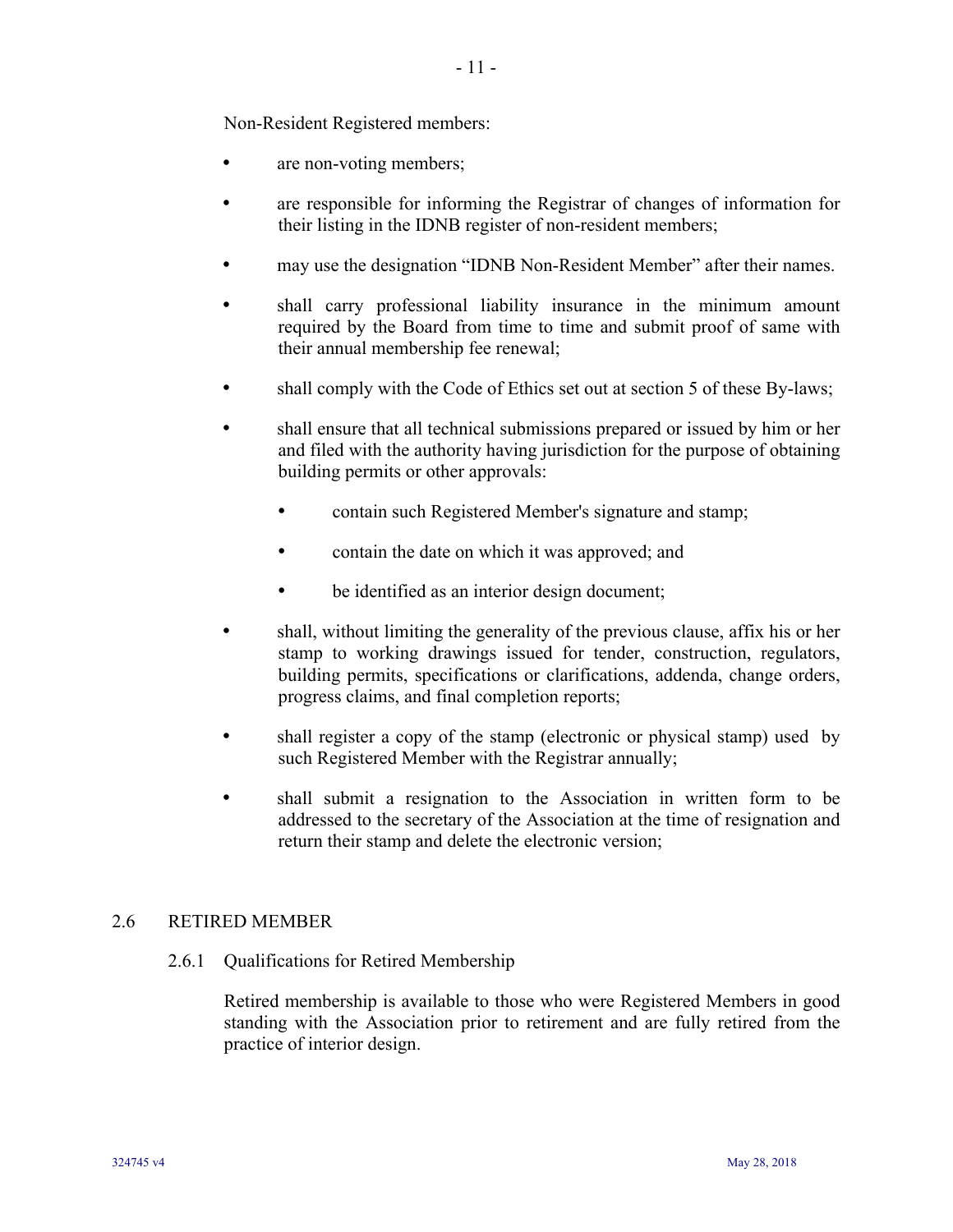Retired members are non-voting members, who do not pay membership fees to IDNB. They are responsible for informing the Registrar of changes of information for their listing in the IDNB register of retired members.

## **3 MANAGEMENT**

## 3.1 BOARD OF DIRECTORS

The affairs of the Association shall be managed by a Board which may exercise the powers and do all the acts and things that the Association may exercise and do, subject to:

- the Act and all laws affecting the Association;
- these By-laws;
- rules, not being inconsistent with these By-laws which are made from time to time by the Board.

The Board shall consist of no fewer than five (5) nor more than nine (9) Registered Members elected from the membership of the Association in accordance with these Bylaws.

Notwithstanding the above, the Association may by By-law provide for the appointment to the Board of up to three persons who are not members of the Association; those so appointed will have no vote.

The Board shall include the Executive Officers of the Association and such other Directors as may be elected by the members.

The Directors shall:

- be elected by the members at the Annual General Meeting;
- when serving as Executive Officers, be elected at an Annual General Meeting for the term of office assigned (See 3.2.1 of these By-laws.)
- resign at the Annual General Meeting when their successors are elected;
- not be remunerated for being or acting as a Director, except as approved by resolution of the members; however, Directors shall be reimbursed for expenses necessarily and reasonably incurred while engaged in the affairs of the Association.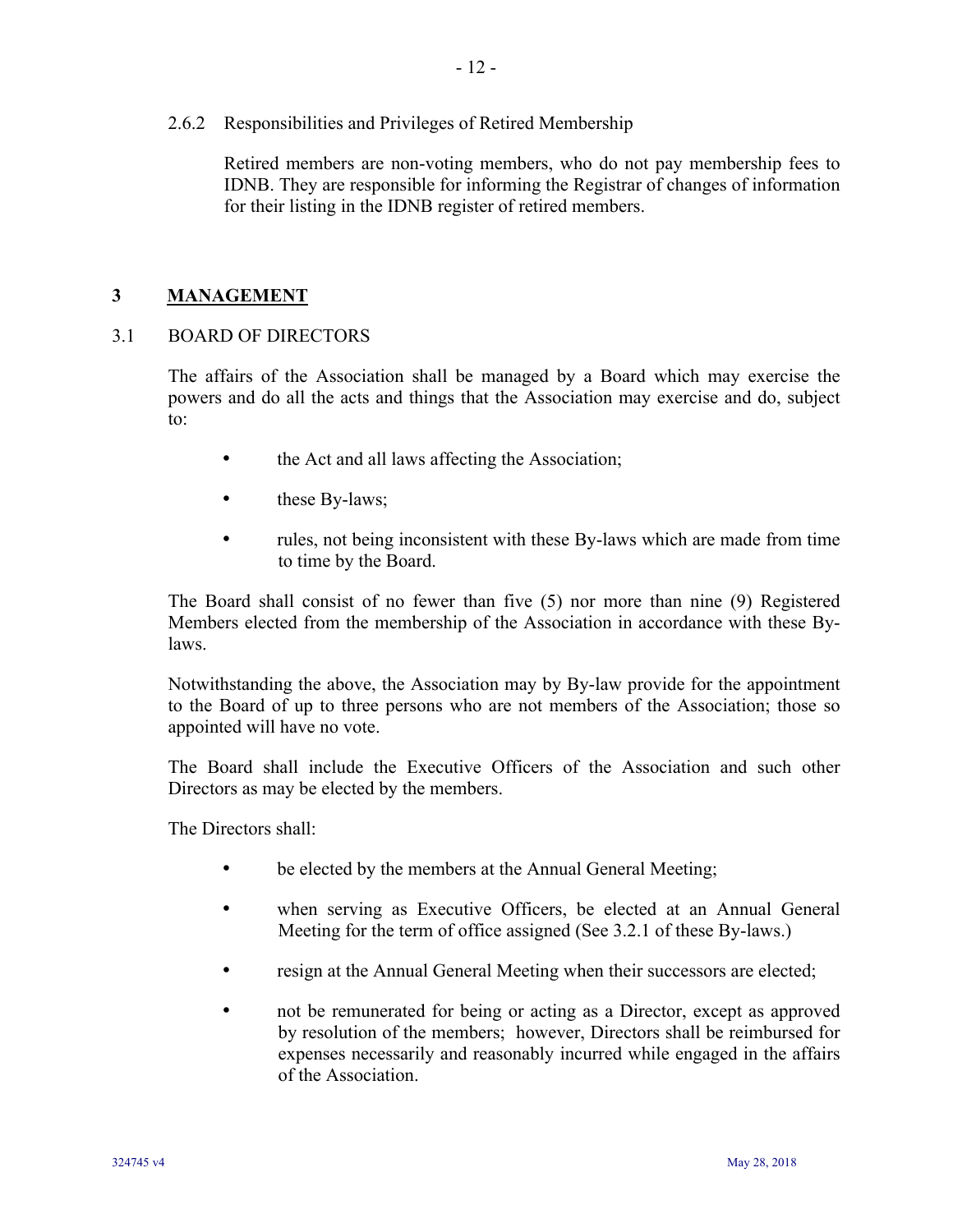## 3.2 EXECUTIVE OFFICERS

The Executive Officers of the Association shall constitute the Executive Committee, being the President, the Vice-President, the Secretary and the Treasurer.

The Executive Officers of the Association shall be Registered Members, with the exception of the Secretary who can be a non-registered member.

3.2.1 Terms of Office for Executive Officers

The Executive Officers shall serve the following terms of office:

- President, two (2) years;
- Vice-President, two (2) years;
- Secretary, two (2) years;
- Treasurer, two (2) years.

## 3.3 DUTIES OF OFFICERS AND DIRECTORS

3.3.1 President

The President of the Association shall,

- be the chief executive officer and shall supervise the duties of the Executive Officers;
- preside at all general meetings and Board meetings;
- cast the deciding vote, in the event of a deadlock, if required at such meetings;
- supervise the affairs of the Association;
- be "ex officio" of all Committees, except the Nominations Committee;
- with the Secretary, execute all contracts on behalf of the Association;
- perform all other duties that may be prescribed from time to time by the Board.
- 3.3.2 Vice-President

The Vice-President of the Association shall

in the absence of the President, act on his/her behalf;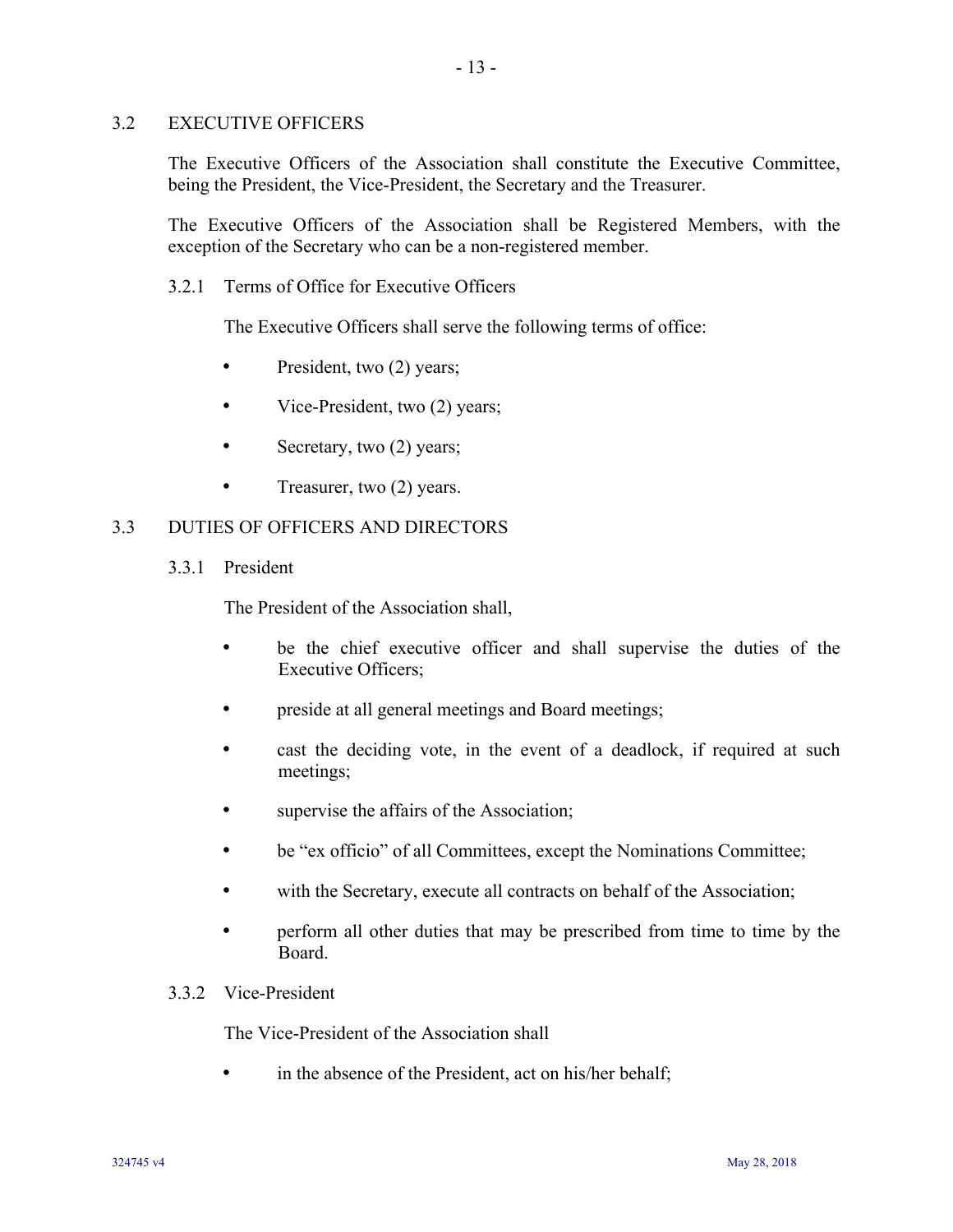- accept applications for membership and Professional Experience record books on behalf of the Association;
- act as Chairperson of the Membership Review Committee (See 4.3.2 of these By-laws);
- present applications and experience record books to the Executive Committee on behalf of applicants;
- be responsible for relaying all membership information to the Executive **Committee**

## 3.3.3 Secretary

The Secretary of the Association shall

- maintain a record of the proceedings of all general and Board meetings and maintain all legal documents for the Association;
- be responsible for the preparation and distribution of minutes of meetings, notices of motion and meetings, proxy forms and other documents to the membership;
- shall collect committee reports prior to distribution at the Annual General Meetings, and shall prepare meeting agendas in conjunction with the President;
- have custody of or arrange for proper care of the Corporate Seal and all records, papers and other documents relating to the Affairs of the Association;
- develop and maintain administrative forms and procedures;
- upon notice from the Vice-President of the acceptance of a new member, will issue to that new member a set of By-Laws of the Association and a certificate of membership as prepared by the Registrar.

In the absence of the Secretary from a meeting, the Board shall appoint another person to act as Secretary for that meeting.

## 3.3.4 Treasurer

The Treasurer of the Association shall,

• receive and disburse the funds of the Association and keep a true and accurate record of the accounts and shall deposit all monies in the name of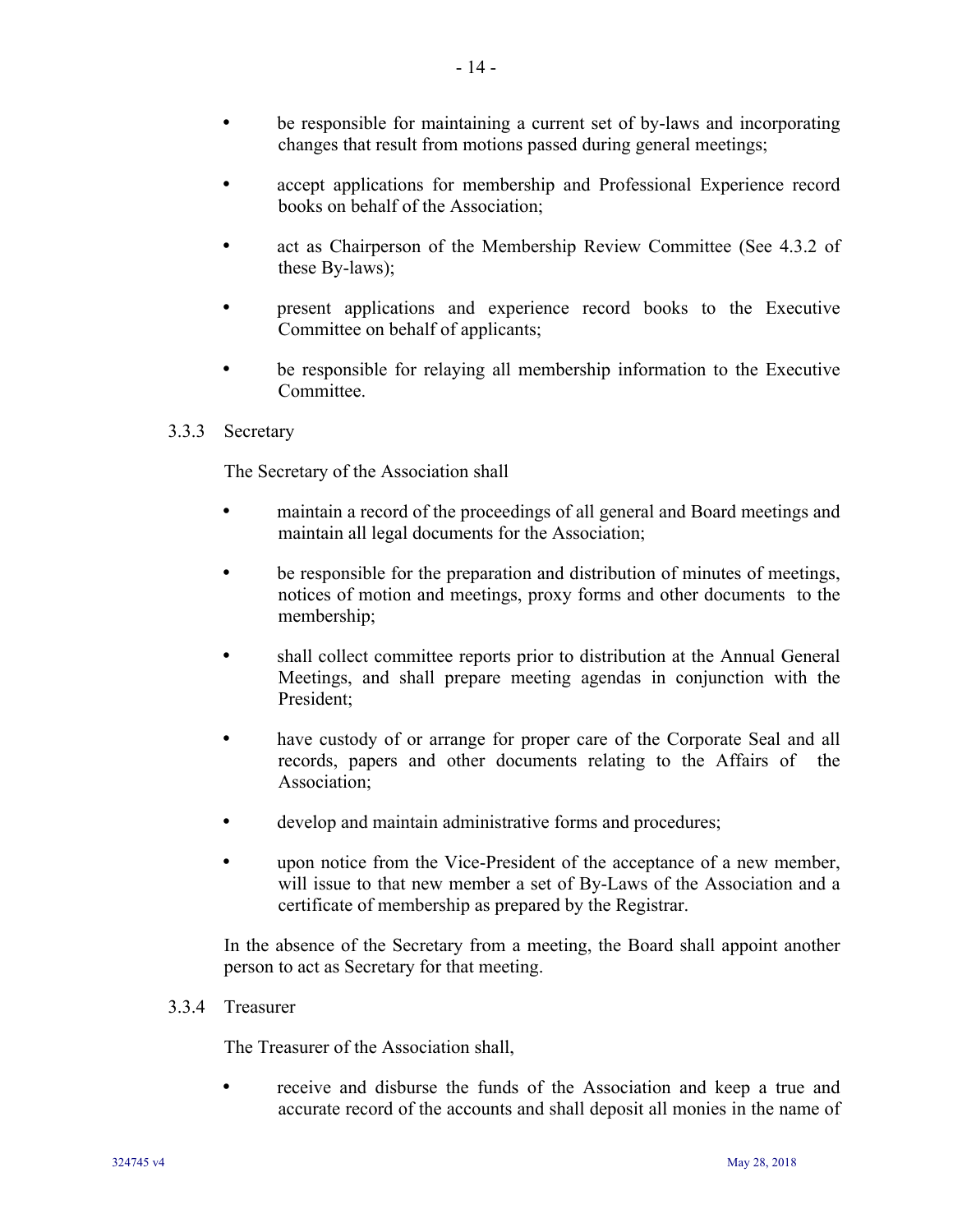the Association in such banks as may be designated by the Executive Committee. All cheques, notes and evidences of indebtedness of the Association shall be signed by the Treasurer and co-signed by a designated member of the Executive Committee;

- prepare the Annual Report of Finance, in conjunction with the accountants of the Association and forward same to all members of the Association at least seven (7) days prior to the Annual General Meeting;
- invoice members for annual dues, as prescribed in 4.5 of these By-laws, no later than November  $1<sup>st</sup>$  of each year for the following year's dues;
- prepare list of members in good standing as of January  $31<sup>st</sup>$  of each year, for the purpose of submitting this record to IDC, and for the update of the IDNB membership listing;
- be the Registrar of the Association (unless otherwise designated by the Board) and shall maintain a register of all members;

## 3.3.5 Past President

The Past President of the Association shall,

- be the historian of the Association;
- act as chairperson of the Nominations Committee.

## 3.3.6 IDC Director

The IDC Director of the Association shall,

- be responsible for facilitating interaction between IDC and IDNB;
- "act on behalf" of IDNB at all IDC Directors' meetings;
- submit an annual report to the Association's Annual General Meeting;
- report on the business and activities of IDC to the Executive Committee on a regular basis.

## 3.3.7 Resignation and Vacancies

The resignation of any Director or Officer shall be made in writing and submitted to the Secretary of the Association.

Vacant offices of the Executive Officers shall be filled by appointment of the Executive Committee.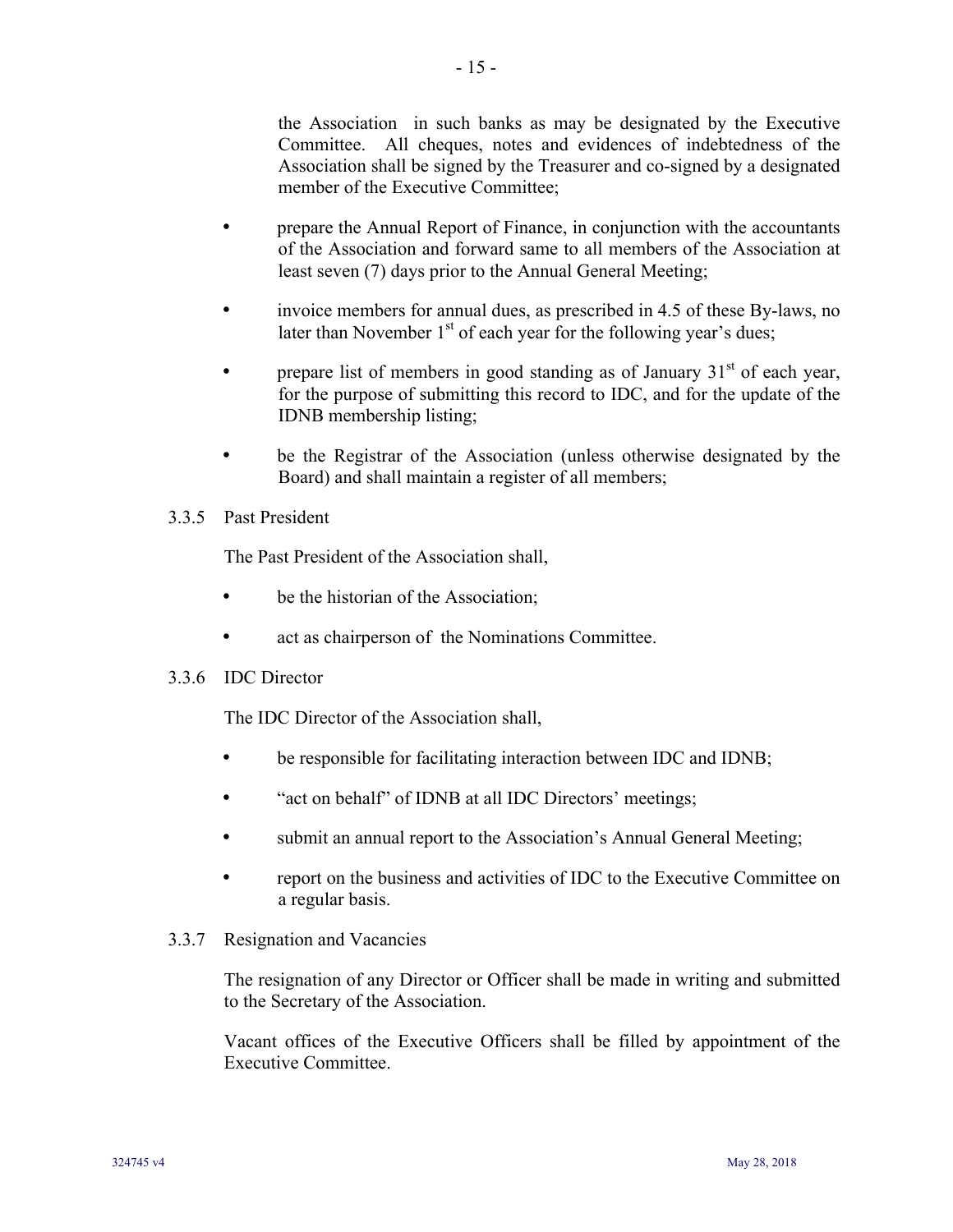#### **4 OPERATIONS AND PROCEDURES**

#### 4.1 DUTIES AND POWER OF THE ASSOCIATION

The administrative office of the Association shall be at the City of Fredericton, New Brunswick.

The Association shall have the power to acquire and hold real estate for the purpose of the Association, and to alienate, mortgage, lease or otherwise change or dispose of such real estate or any part thereof as occasion may require.

The Association is authorized to establish out of its funds, scholarships and prizes for students of interior design at accredited schools as the Executive Committee may from time to time select, and to determine the value of scholarships or prizes, the conditions governing their award and the duration of their tenure.

The Association is authorized to borrow money at such rates of interest and upon such terms and conditions as may be agreed upon, with full power to secure such loans by any mortgage, pledge, assignment of or charge upon.

#### 4.2 MEETINGS

#### 4.2.1 Meetings of the Board of Directors

The Board shall hold a minimum of four (4) General Meetings each year (including the Annual General Meeting), one each quarter. One meeting to be held in person, three may be held by teleconference.

The Board, at its discretion, may call Special Meetings of the general membership as may be necessary at any time.

Members eligible to vote at any General Meeting, Special Meeting or Annual General Meeting shall be Registered Members.

4.2.2 Annual General Meeting

The Annual General Meeting shall be held once each calendar year prior to July 15 for the following purposes:

- to receive the Financial Report, Balance Sheet and Statement of Accounts for the preceding year;
- to receive reports from the past year's Executive and Committees;
- to elect the Directors, Executive Committee members and Committees for the Association for the coming year, subject to the terms of office set out in Bylaw 3.2.1, as the case may be;
- to appoint accountants and legal representation.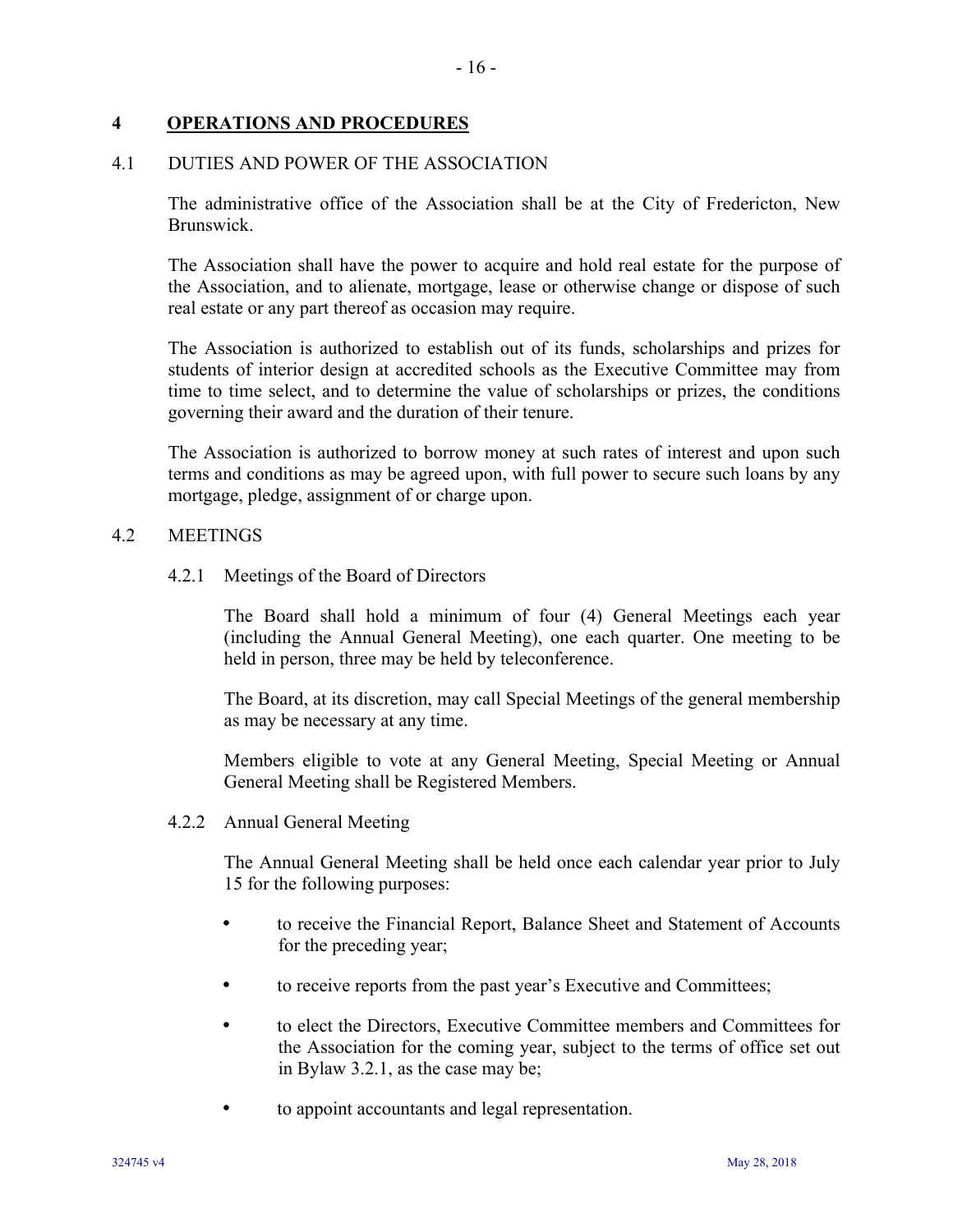- 17 -

Notice of the Annual General Meeting shall be given by mail or electronic mail to all members at least thirty (30) days in advance. This Notice of Meeting must include notification of any motions pending for action at the meeting and any new notices of motions submitted by the Executive Committee. Any business to be transacted shall be described in sufficient detail to permit the members to form a judgment.

4.2.3 Voting Procedures

At any General or Special Meetings of the Association, not less than twenty percent (20%) of the voting membership of the Association present in person or by proxy shall constitute a Quorum. Quorum for the Board shall be two-thirds, or three out of five.

Only those members who are Registered Members may vote.

Any member of the Association is entitled to be present at a meeting of the general membership of the Association. Any other person may be admitted at the invitation of the Chairperson of the meeting or with the consent of the members attending the meeting.

4.2.4 Proxy Form

Proxy forms must be made available to all voting members prior to the Annual General Meeting and Special Meetings attached to the notice of meeting. At any of these meetings, any voting member may appoint any other voting member to vote on his/her behalf by proxy. All completed and witnessed proxy forms must be in the hand of the Secretary of the Association not fewer than seven (7) days prior to the holding of the meeting.

The following is an approved form of proxy:

"I, \_\_\_\_\_\_\_\_\_\_\_\_\_\_\_\_\_\_\_\_\_\_\_\_\_\_\_\_\_\_, a Registered Member of the Association of Interior Designers of New Brunswick, do hereby appoint \_\_\_\_\_\_\_\_\_\_\_\_\_\_\_\_\_\_\_\_\_\_\_\_\_\_\_\_ or, failing him/her, \_\_\_\_\_\_\_\_\_\_\_\_\_\_\_\_\_\_\_\_\_\_\_\_\_\_\_\_\_\_\_\_\_\_\_\_\_\_\_\_\_\_, as my proxy to vote for me and on mum her,  $\frac{1}{\text{m}}$  behalf be held on the  $\frac{1}{\text{m}}$  day of  $\frac{1}{\text{m}}$ , 20.

Dated this  $\_\_\_\_\$  day of  $\_\_\_\_\_\$ , 20 $\_\_\_\$ .

 $\mathcal{L}_\text{max}$  , where  $\mathcal{L}_\text{max}$  and  $\mathcal{L}_\text{max}$  and  $\mathcal{L}_\text{max}$ Signature of Member Witness

## 4.2.5 Procedures

If not otherwise provided for in the Act, these By-laws, or the rules, the Parliamentary Procedure governing all meetings of the Association shall be the latest edition of "Roberts' Rules of Order".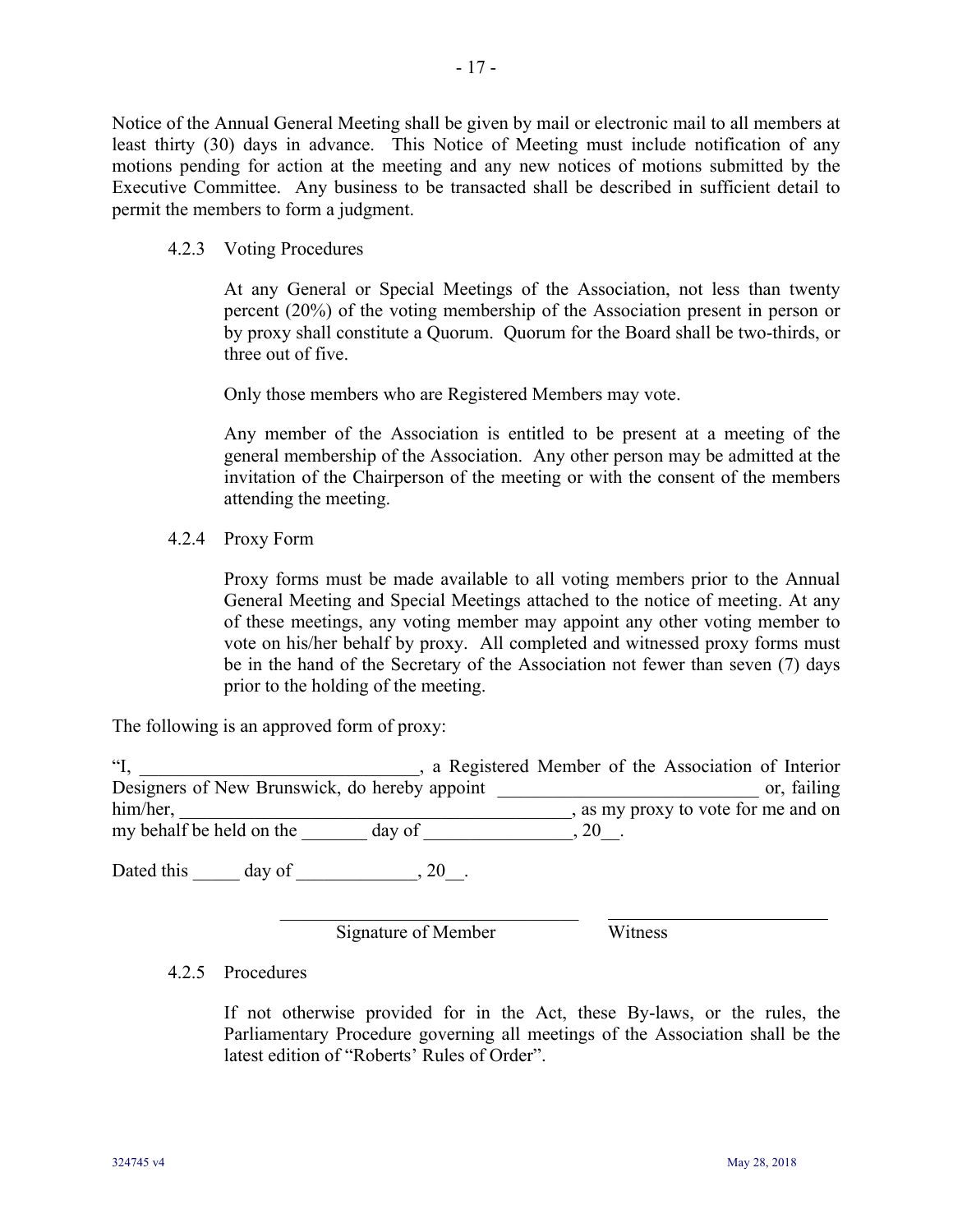#### 4.3 COMMITTEES

Committees shall be established and members appointed by the Executive Committee. Committees shall be chaired by Registered Members in good standing.

#### 4.3.1 Standing Committees

The following Standing Committees may be deemed necessary by the Board of Directors, and may be formed to address specific issues or programs of the Association:

- Practice Act Committee
- Public Relations Committee
- National / International Issues Committee
- Education Committee
- Continuing Education Committee
- 4.3.2 Membership Committees

The Membership Applications Review Committee must be in place at all times. The Vice-President acts as Chairperson of the committee, and is responsible for reviewing, then submitting all applications for membership to the Executive **Committee** 

The Membership Qualifications Review Board shall be comprised of three persons appointed by the Executive Committee to review the applications for membership submitted by the Vice-President. These persons shall be Registered Members or Retired Members of the Association.

#### 4.4 AMENDMENT OF BY-LAWS

These By-Laws may be amended by resolution approved by three-quarters (3/4) of the members present at any meeting of the Association. Editorial, numbering and consequential changes to the By-laws may be made by the Board

Notice, in writing, to amend any by-law shall be delivered to the Secretary of the Association in such time as to enable the Secretary to send fourteen (14) days in advance, by electronic or regular mail to all voting members, notice of such proposed amendment.

#### 4.5 MEMBERSHIP FEES

The Association shall review the membership fees for each category of membership at the Annual General Meeting.

Fees shall be invoiced by the Treasurer as prescribed in 3.3.4 of these By-laws.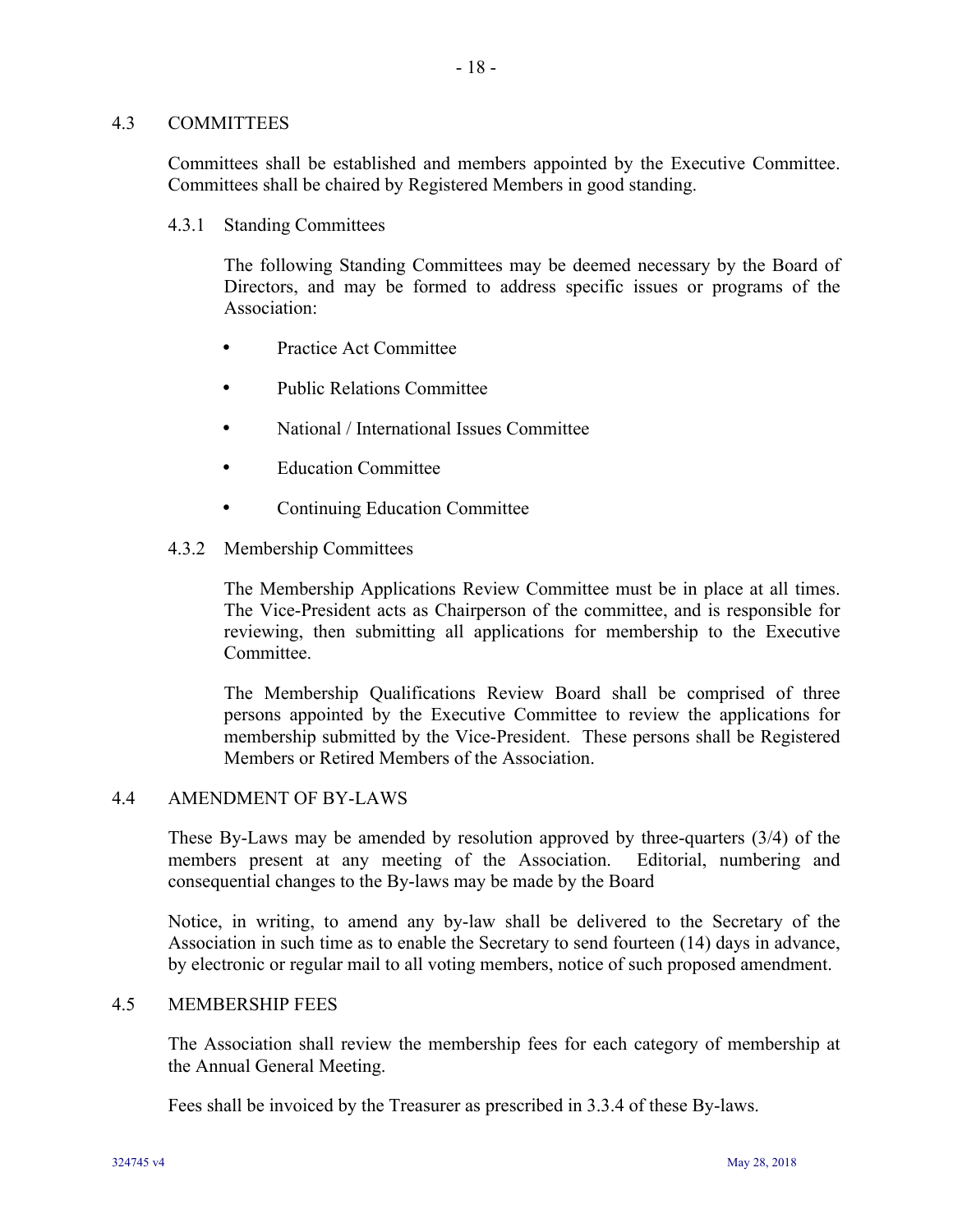All categories for membership for annual dues must be invoiced by November  $1<sup>st</sup>$  prior to the upcoming new year.

Fees for all membership categories must be paid in full by December  $1<sup>st</sup>$  prior to the upcoming new year. Cheques will be made payable to "The Association of Interior Designers of New Brunswick".

## 4.6 TRADE AFFILIATES

Trade Affiliates may be individuals, companies or associations engaged in the manufacturing, supply or marketing of furnishings, materials, services or processes used in the practice of interior design by registered interior designers. In the case of a company or association, one designated representative shall be considered the Trade Affiliate.

Trade Affiliates do not attend meetings of the Association, unless by invitation of the Executive Committee. Trade Affiliates are invited to participate in Continuing Education events, special community events and social events that involve the participation of IDNB members.

A list of the current Trade Affiliates is prepared and published by the Secretary of the Association and is distributed to all its members annually.

## **5 CODE OF ETHICS**

This Code of Ethics serves not only as a guide to professional interior designers in dealing with complex business relationships but also as an assurance for their clients. All members of the Association will undertake as a condition of their membership to abide by this Code of Ethics.

The Code of Ethics for the Association is divided into two parts:

- "Rules of Conduct" are the enforceable ethical standards of the Association;
- "Ethical Conduct and Responsibilities to the Public" recommends behaviour beyond that called for in the Rules of Conduct. It is intended as a philosophical recommendation for the professional conduct of members of the Interior Designers of New Brunswick.

Rules of Conduct:

- A member will not make misleading, deceptive or false statements about professional qualifications, experience or performance.
- A member will not supplant a fellow designer who is already engaged on a project and will not knowingly accept any professional assignment on which another designer has been working, except with the agreement of the other designer, or unless satisfied that the former agreement has been properly terminated.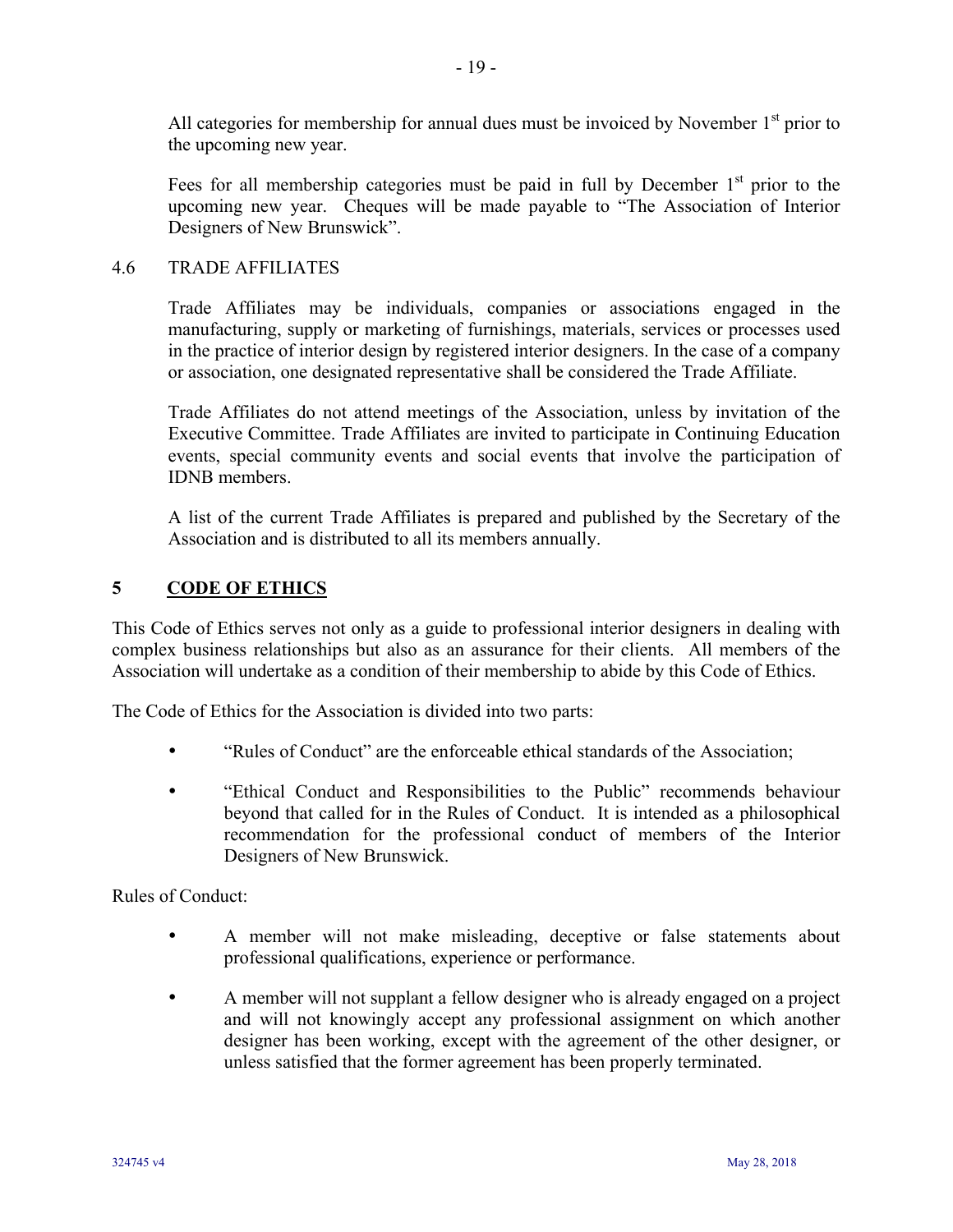- A member will not permit his/her name to be used in conjunction with a design or project in which he/she was not directly involved.
- A member will disclose in writing to his/her employer or client prior to any engagement as a practising member of the Association of Interior Designers of New Brunswick any financial interest that he/she may have that could affect his/her impartiality in specifying goods and services.
- A member will be required to state the method of compensation being received for design services to his/her client.
- A member will not receive any financial or other reward in addition to his/her professional form or remuneration.
- A member will not knowingly plagiarize the design of another designer.
- A member will treat his/her fellow designers with respect.
- A member will not disclose confidential information imparted to client or employer or release information concerning his/her said client, employer or business organization unless given prior consent.
- A member, in the case of a dispute not involving him/her directly during his/her engagement on a project, will take an independent position in total fairness to the parties in dispute.
- A member will, in competition with other designers, seek his/her engagement only through knowledge, skill, and by understanding and observing highest professional ethics.
- Notice of contravention of the above ethical standards must be made in writing. A member found in contravention of this Code of Ethics will submit to the ruling of the Executive Committee of the Association of Registered Interior Designers of New Brunswick.

Ethical Conduct and Responsibilities to the Public:

To be a professional involves the acceptance of responsibilities to the public. The Association's Rules of Conduct are minimum levels of acceptable conduct and are mandatory and enforceable. Ethical conduct requires unswerving commitment to honourable behaviour, even at the sacrifice of personal advantage.

- A member will at all times give his/her professional best to be a worthy member of the Association.
- A member will practise his/her profession by offering knowledge, skill and understanding in the solving of environmental, people and space related problems to individuals, the public and other professions.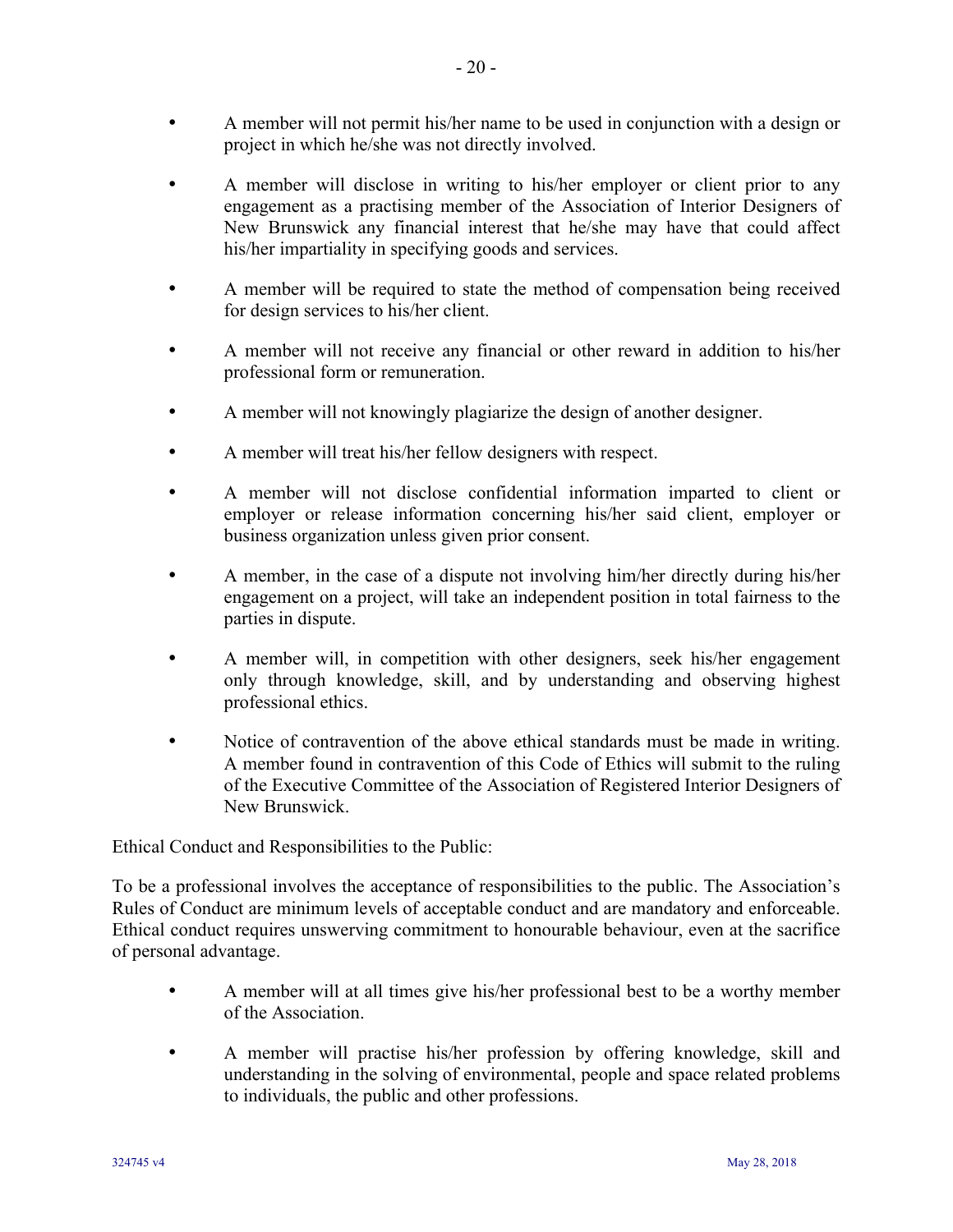- A member may take out advertising space in any media to advertise his/her professional services providing it is within the framework of the Code of Ethics and under the following conditions:
	- when advertising in any media, must not mention any fees, nor take credit for work not solely his/hers without giving credit to other participating parties;
	- by using a temporary project sign where work is being carried out;
	- by using a letter or brochure to a potential client;
	- by using an announcement for the introduction or completion of a project.
- A Registered Member may use the designation "IDNB" on business cards and stationery, temporary project signs, building plaques, professional documents, office identification signs, building directories and similar professional notices, and on social media in compliance with these By-laws.
- Members will not discriminate against any business associate, employee or applicant because of race, religion, sex, national origin, age, handicap or sexual orientation.
- Members should conduct themselves in a professional manner to inspire the confidence, respect and trust of their clients and of the public.

## **6 DISCIPLINE**

## 6.1 DISCIPLINE COMMITTEE

The Discipline Committee shall be comprised of three persons appointed by the Executive Committee. The Discipline Committee shall be chaired by a member of the Executive Committee. The other persons shall be Registered Members of the Association. The Committee shall respond to any written complaint received by the President alleging that any member has:

- violated the Act or a by-law of this Association; or
- been guilty of professional misconduct, including negligence in his/her professional duty; incompetence or unprofessional conduct; or
- been convicted of a violation of a criminal statute of Canada, its provinces or any other jurisdiction; or
- been issued membership by reason of misrepresentation by such person.

"Professional misconduct" includes: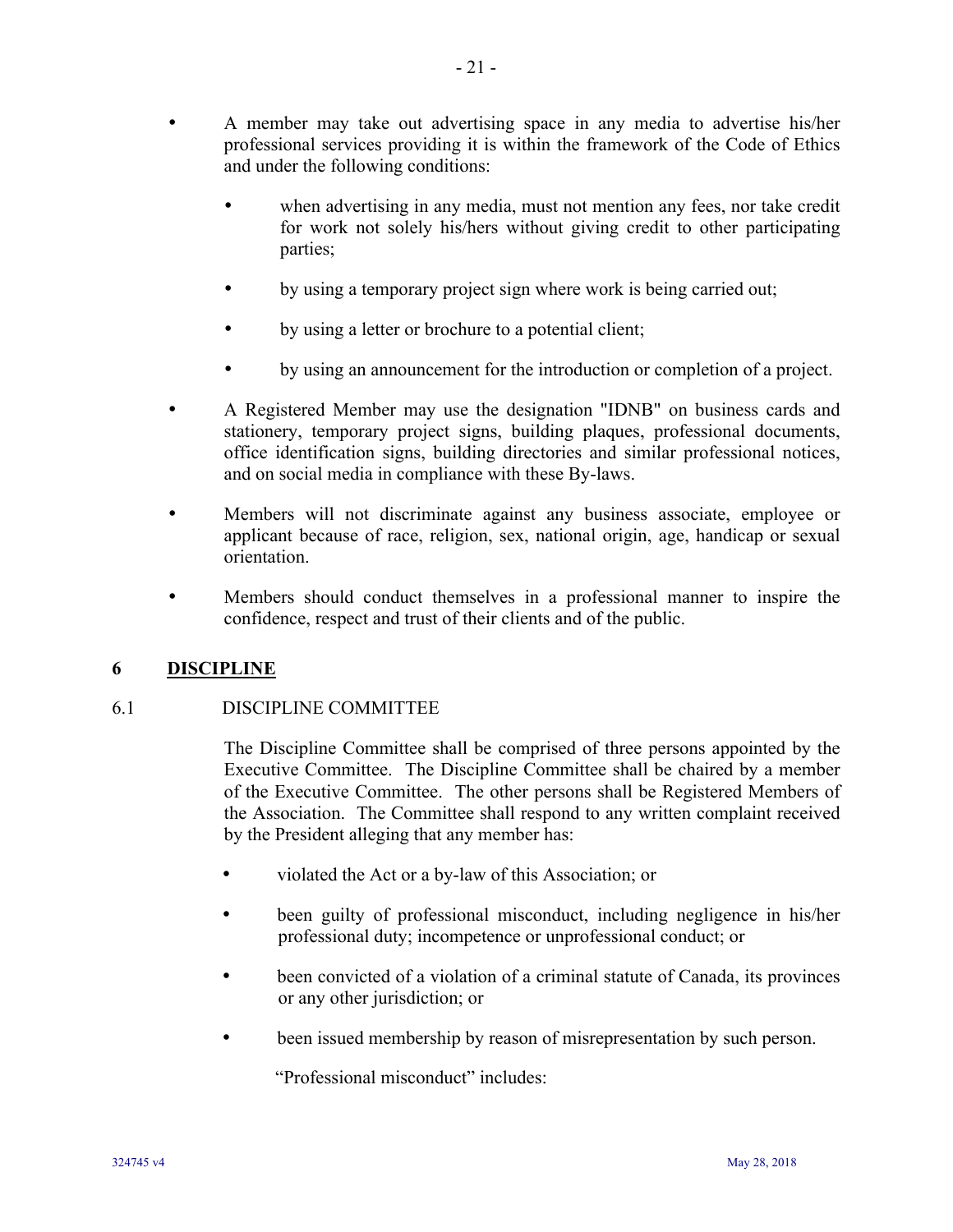- knowingly contravening or authorizing, permitting, counseling, assisting in any contravention of any federal, provincial or municipal law, regulation or by-law relating to the construction, enlargement or alteration of buildings;
- authorizing, permitting, counselling, assisting in any contravention of the Act, By-laws or Code of Ethics of the Association or any conduct that constitutes professional misconduct;
- charging a fee for interior design services not performed;
- undertaking to provide interior design services at a fee that is not fully disclosed, fair or reasonable;
- knowingly submitting false or misleading, account or charge for interior design services rendered to a client;
- knowingly signing or issuing a false or misleading certificate, report or document;
- failure of a member to provide to the Discipline Committee upon request, any design, document or record relating to an investigation or a proceeding in respect of the professional conduct, incompetence or incapacity of a member;
- becoming bankrupt or failure of a member to notify the Executive Committee of the receipt of a petition to declare the member bankrupt, or the making of a general assignment for the benefit of the creditors, if the professional responsibilities of the member have not been discharged;
- making a false or malicious statement or publication that injures the professional reputation, prospects or the practice of interior design of another company or member;
- copying or claiming ownership of the design or work of another person without the consent or agreement of the other person;
- doing or failing to do anything while engaged in the practice of interior design that shows a deliberate or reckless disregard for the rights and safety of others;
- failing to perform interior design services with reasonable skill and judgment;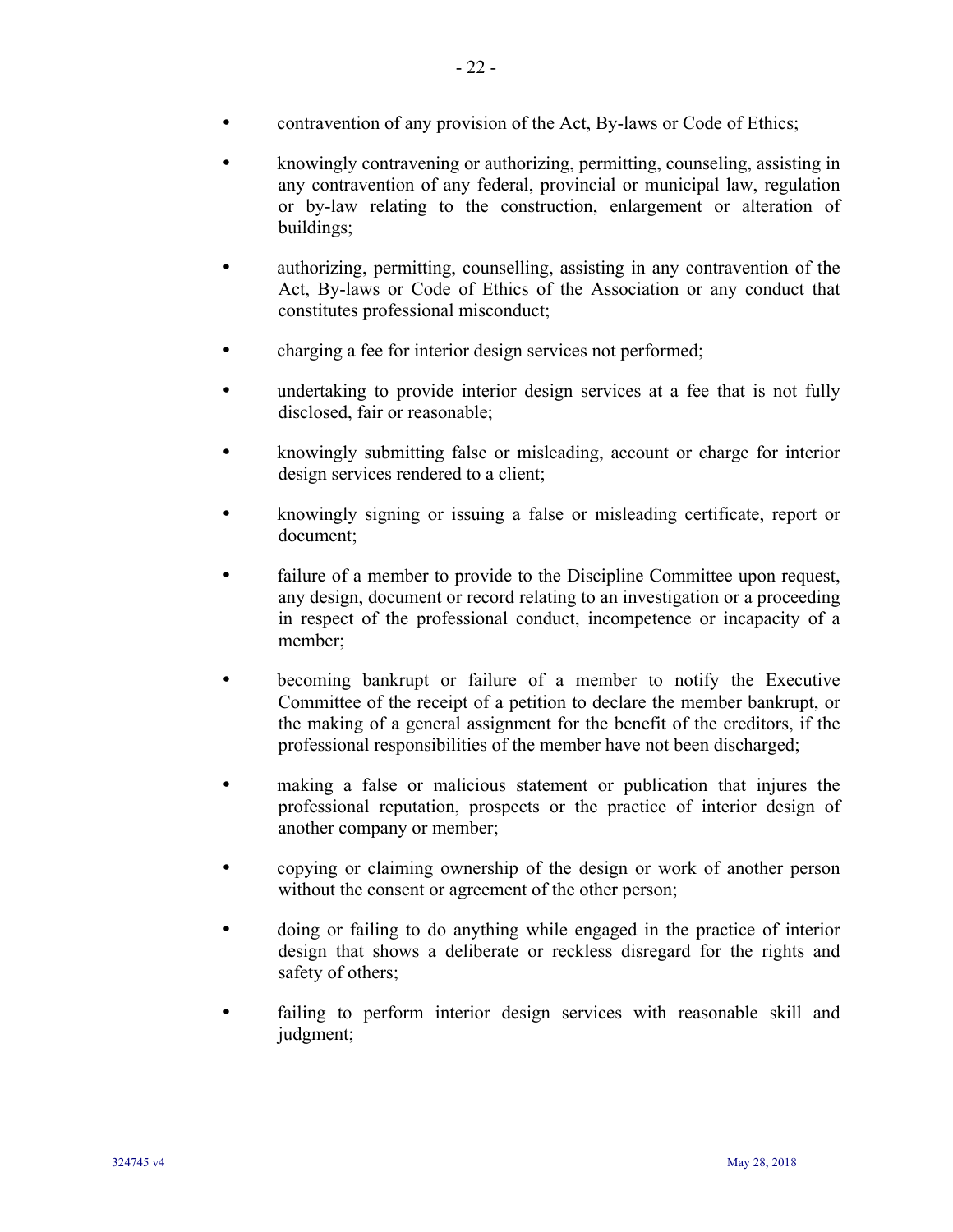- making use of goods or services offered by manufacturers, suppliers or contractors that are accompanied by an obligation that is detrimental to the best interest of the client;
- disclosing confidential information received from a client or employer except as authorized by law or with the consent of the client or employer;
- disclosing confidential information received as a member of the Board or a committee or as a representative of the Association;
- soliciting or accepting any work when the member knows or has a reason to believe that another member has been engaged or employed for the same purpose by the same client;
- withdrawing services except for good cause and upon reasonable notice;
- providing interior design services without an expressed written or oral contract;
- failing to carry out the terms of a contract to provide interior design services;
- conduct or an act relevant to the practice of interior design that, having regard to all the circumstances, would reasonably be regarded by members of the Association as unprofessional;
- requesting or accepting a "specifier's fee" or inducement (monetary or otherwise) for the express specification of a good or service.

## 6.2 DISCIPLINE COMMITTEE PROCEDURE

The Discipline Committee may establish its own procedures, not inconsistent with the Act which include the following format:

Upon receipt of a written complaint, the entire Discipline Committee shall consider the matter on a preliminary basis and shall:

- decide that no further action be taken, because the complaint is deemed frivolous; or
- direct that the complaint be dealt with.
- In dealing with a complaint, the Discipline Committee shall:
- notify the member in writing of the nature and substance of the complaint made against him/her;
- forward to the member a copy of the complaint;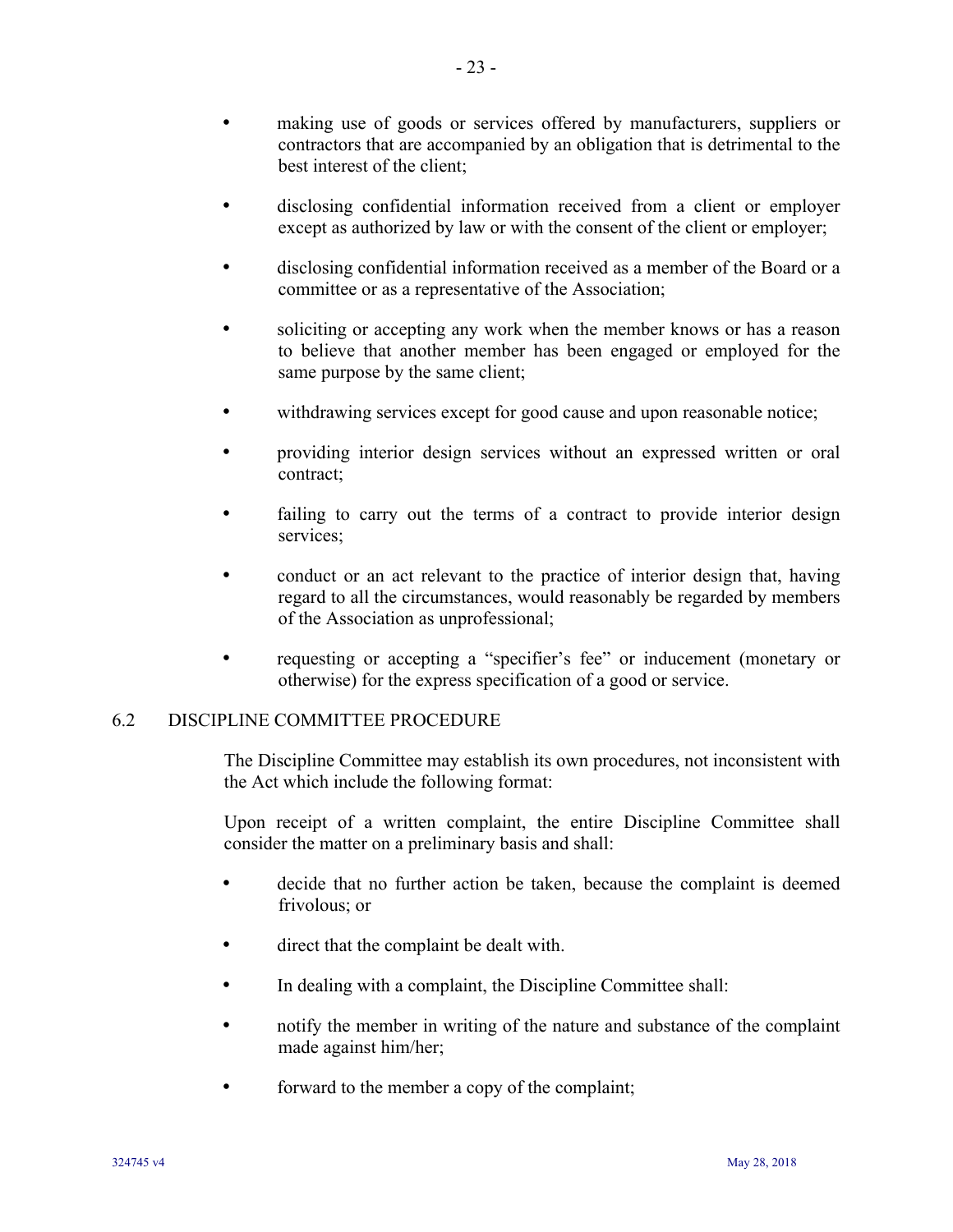- give the member an opportunity to inspect and receive copies of any material the Committee will consider;
- give the member the right to appear before the Committee, with witnesses and legal counsel, to answer the complaint.

Upon considering the complaint and having afforded the member an opportunity to answer the complaint, the Discipline Committee may:

- dismiss the complaint and decide that no further action be taken; or
- determine the member to have been guilty of professional misconduct, or other incompetence and levy such penalties or sanctions against the member as are appropriate.

The decision of the Discipline Committee and its reasons shall:

- be made in writing; and
- be served on the member in question and the complainant by ordinary mail.

Where it has found a member guilty of professional misconduct, or other incompetence, the Discipline Committee may discipline, expel or order such penalties or sanctions against the member as the Committee deems reasonable and appropriate including:

- reprimand the member;
- ordering the name of the member to be removed from the register of the Association;
- suspend the member for a period not to exceed two (2) years;
- permit the member to maintain his/her membership upon such terms and conditions as the Discipline Committee may deem appropriate.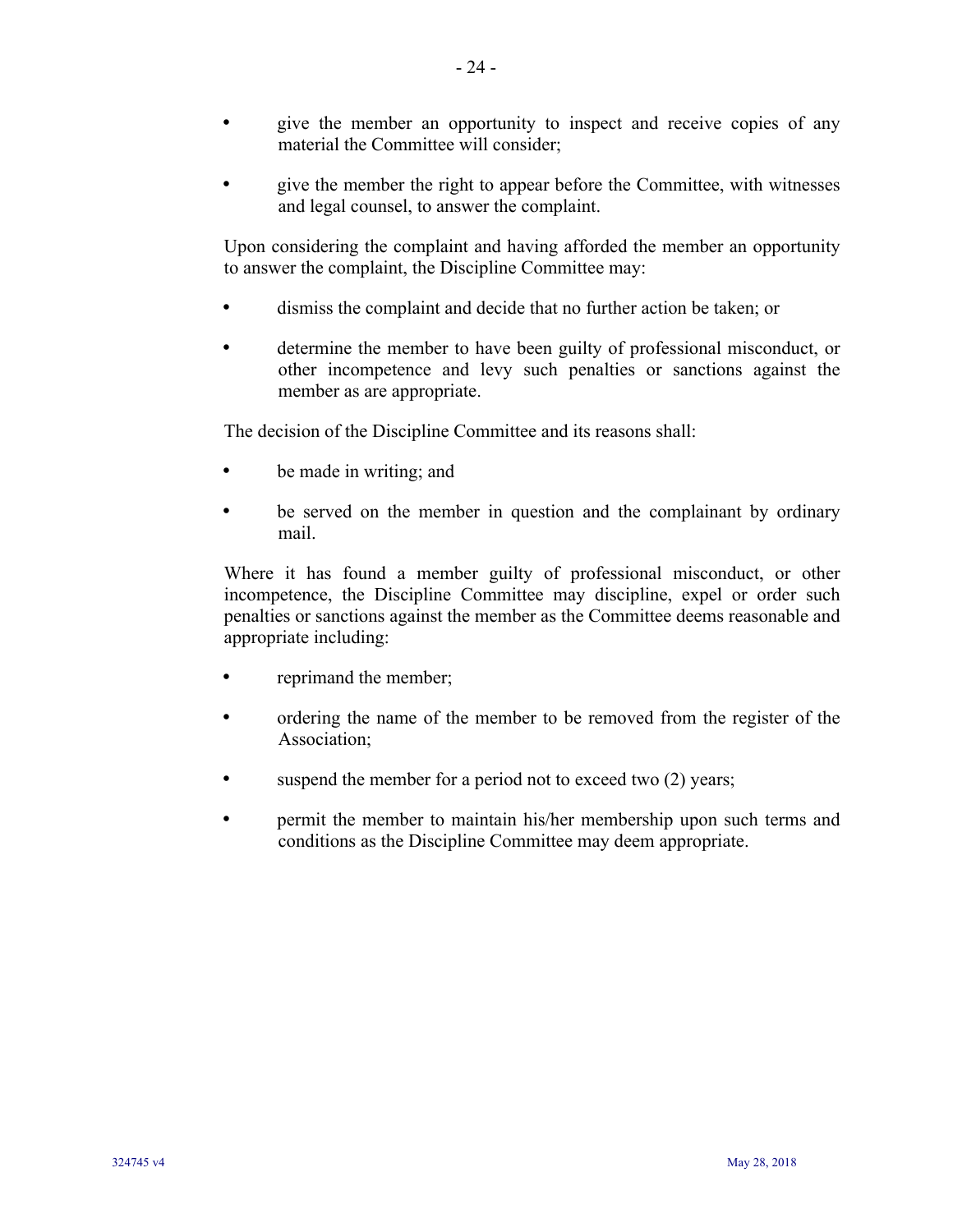## **APPENDIX A**

#### **DEFINITION OF INTERIOR DESIGN**

Source: National Council for Interior Design Qualification www.ncidq.org (05 April 2018)

Interior design is a multi-faceted profession in which creative and technical solutions are applied within a structure to achieve a built interior environment. These solutions are functional, enhance the quality of life and culture of the occupants and are aesthetically attractive. Designs are created in response to and coordinated with the building shell and acknowledge the physical location and social context of the project. Designs must adhere to code and regulatory requirements, and encourage the principles of environmental sustainability. The interior design process follows a systematic and coordinated methodology, including research, analysis and integration of knowledge into the creative process, whereby the needs and resources of the client are satisfied to produce an interior space that fulfills the project goals.

Interior design includes a scope of services performed by a professional design practitioner, qualified by means of education, experience and examination, to protect and enhance the health, life safety and welfare of the public. These services may include any or all of the following tasks:

Research and analysis of the client's goals and requirements; and development of documents, drawings and diagrams that outline those needs.

Formulation of preliminary space plans and two and three dimensional design concept studies and sketches that integrate the client's program needs and are based on knowledge of the principles of interior design and theories of human behavior.

Confirmation that preliminary space plans and design concepts are safe, functional, aesthetically appropriate, and meet all public health, safety and welfare requirements, including code, accessibility, environmental and sustainability guidelines.

Selection of colors, materials and finishes to appropriately convey the design concept and to meet socio-psychological, functional, maintenance, lifecycle performance, environmental, and safety requirements.

Selection and specification of furniture, fixtures, equipment and millwork, including layout drawings and detailed product description; and provision of contract documentation to facilitate pricing, procurement and installation of furniture.

Provision of project management services, including preparation of project budgets and schedules.

Preparation of construction documents, consisting of plans, elevations, details and specifications, to illustrate non-structural and/or non-seismic partition layouts; power and communications locations; reflected ceiling plans and lighting designs; materials and finishes; and furniture layouts.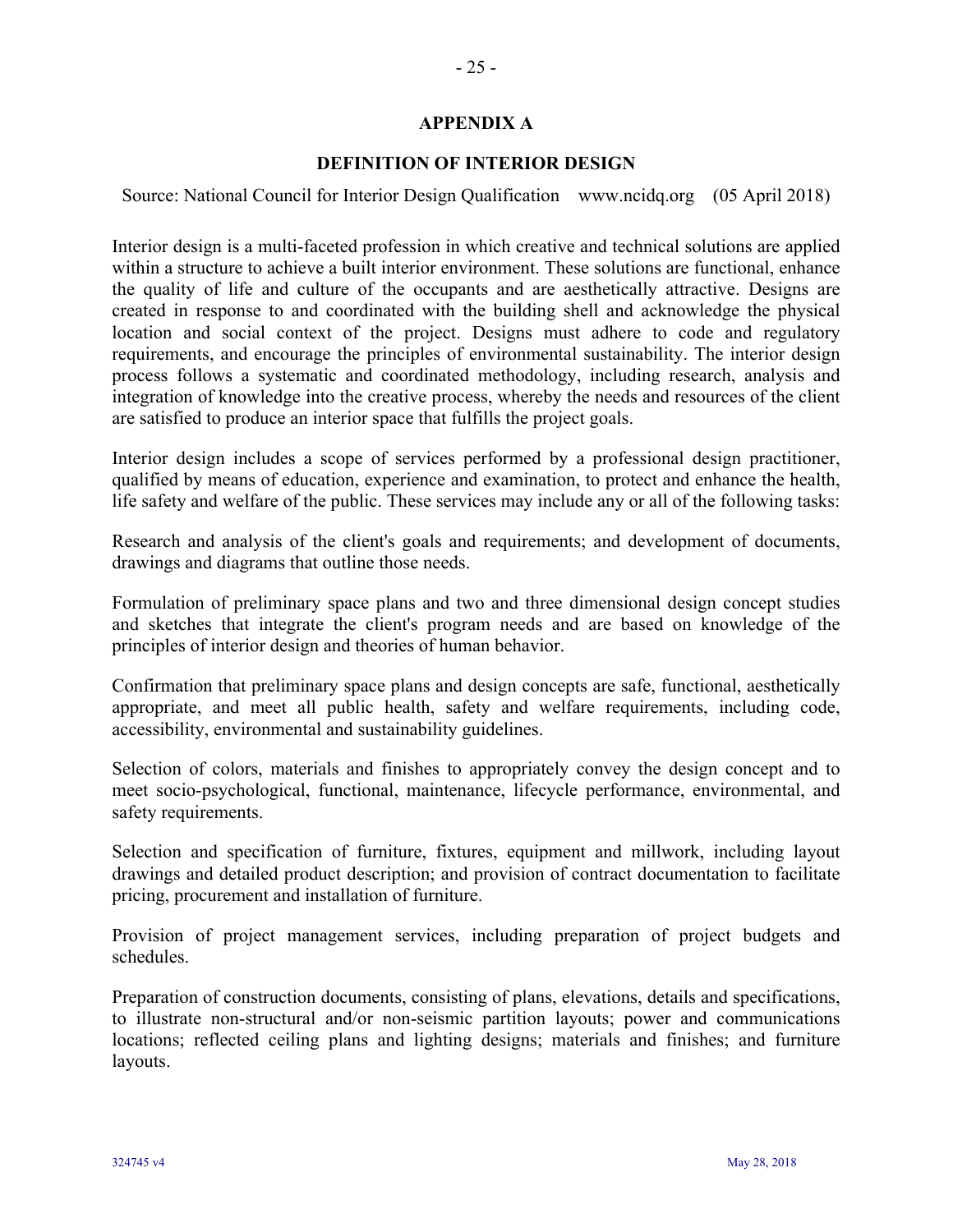Preparation of construction documents to adhere to regional building and fire codes, municipal codes, and any other jurisdictional statutes, regulations and guidelines applicable to the interior space.

Coordination and collaboration with other allied design professionals who may be retained to provide consulting services, including but not limited to architects; structural, mechanical and electrical engineers, and various specialty consultants.

Confirmation that construction documents for non-structural and/or non-seismic construction are signed and sealed by the responsible interior designer, as applicable to jurisdictional requirements for filing with code enforcement officials.

Administration of contract documents, bids and negotiations as the client's agent.

Observation and reporting on the implementation of projects while in progress and upon completion, as a representative of and on behalf of the client; and conducting post-occupancy evaluation reports.

## **GLOSSARY OF TERMS**

Accessibility - features of buildings or spaces that enable use by people regardless of their level of ability.

Building Shell - the architecture of the existing building, including the framework, the perimeter/exterior walls, the building core and columns, and other structural, load-bearing elements of the building.

Construction Documents - the detailed working drawings that define the work to be constructed. This may include partition plans, power and communications plans, reflected ceiling plans, material and finishes plans, and furniture layout plans, as well as elevations, sections and details, along with the drawings of associated consultants.

Contract Documents - the set of documents that form a part of the legal contract for services between two or more parties. These typically include detailed instructions to the contractor, tender forms, construction documents and specifications.

Contract Administration - the set of services which may include developing and monitoring schedules and construction costs; ensuring construction is completed in conformance with contracts and design intent; liaison with contractors and consultants throughout the course of construction; reviewing shop drawings and submissions from the contractor; observing and commenting on construction progress; monitoring move-in and furniture installation; and conducting required post-occupancy evaluations.

Environmental - the aggregate of the physical conditions of the interior environment that affects the health and safety of the occupants, including air quality and circulation, temperature control, ergonomic layout, physical circulation plan and related matters.